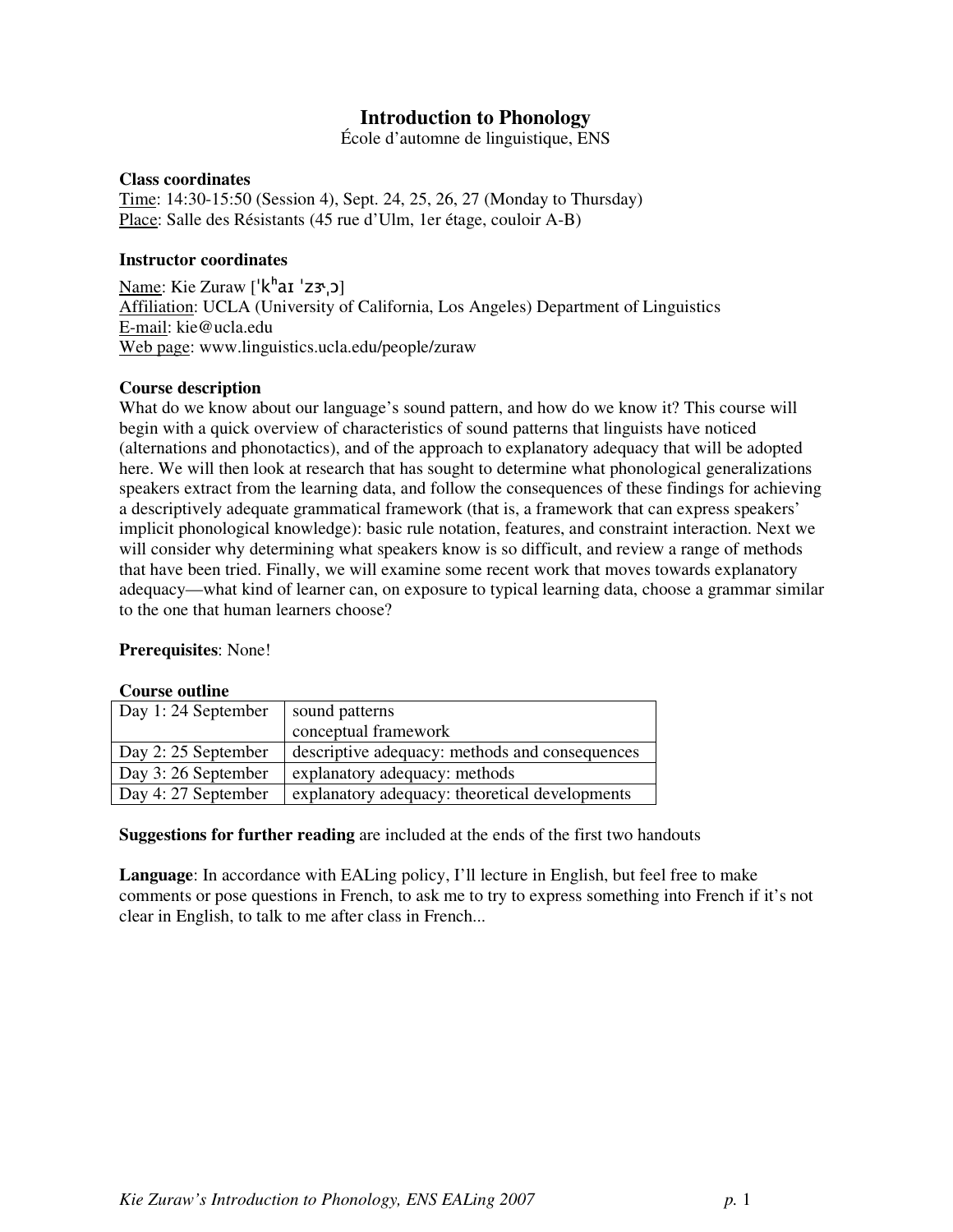# **Day 1: Sound patterns; Conceptual framework**

# **1.1 Introduction**

# **1. The goal**

In phonology, we're trying to understand how humans learn, store, and use the **sound patterns** of their languages.

These questions are connected to other questions: what is the range of sound patterns in the world's languages and why? how do languages' sound patterns change over time?

We'll begin by illustrating what a sound pattern might be. But first, a little exercise...

### **2. A metaphor: handwriting [idea apparently originates with Andy Wedel]**

*See blackboard for data—*conclusions of the exercise

- "A" and "B" represent distinct categories
- Each letter has a set of major variants: majuscule/minuscule, printed/cursive
- Which major variant is used depends on linguistic context (e.g., beginning of sentence, beginning of proper name take majuscule) and social context (filling out a government form with printed letters vs. writing a personal letter in cursive)
- Each major variant has infinitely many minor variants, conditioned by surrounding letters, speed/carefulness of writing, individual handwriting habits, health/mood of the writer, and random fluctuations.
- The difference between "major" and "minor" is not sharp.
- The "same" letter may tend to have different realizations in different countries/regions

### **3. Sounds have a similar property!**

/p/ and /b/ represent distinct categories—called **phonemes**—in many languages, including French and English

- Each phoneme has some major variants, called **allophones**
	- $\circ$  English:  $/p' \rightarrow [p]$ ,  $[p^h]$ ;  $/b' \rightarrow [b]$ ,  $[b]$
- Which allophone to use can depend on linguistic context
	- $\circ$  English: /p/  $\rightarrow$  [p<sup>h</sup>] at the beginning of a word or beginning of a stressed syllable  $([p<sup>h</sup>]otáto, a[p<sup>h</sup>]ártment)$ , and otherwise [p]  $(s[p]útter, ú[p]er)<sup>1</sup>$  (Acute accent  $\hat{}$  indicates main stress)
- Which allophone to use can also depend on extralinguistic context.
	- $\circ$  London English: /t/  $\rightarrow$  [t] or [?] at the beginning of an unstressed, non-word-initial

syllable: *bu[t]er* or *bu[?]er*. The choice can depend on social context.

- Each major allophone also has infinitely many minor variants.
	- $\circ$  conditioned by surrounding sounds: English [p] (and [p<sup>h</sup>]) can be realized with the lower lip touching the upper teeth instead of the upper lip if followed by an [f], as in *Zipfian*.
	- $\circ$  conditioned by speech rate/carefulness: In rapid speech, English [p] (and [ph]) may have lips closed for less time or not at all.
	- o conditioned by individual speech habits: Some people are more likely than others to close their lips all the way for [p]

 $\overline{a}$ 

<sup>&</sup>lt;sup>1</sup> With certain complications that we will ignore here. Ask some English speakers how they'd pronounce words like *escapee* (Albright 2006).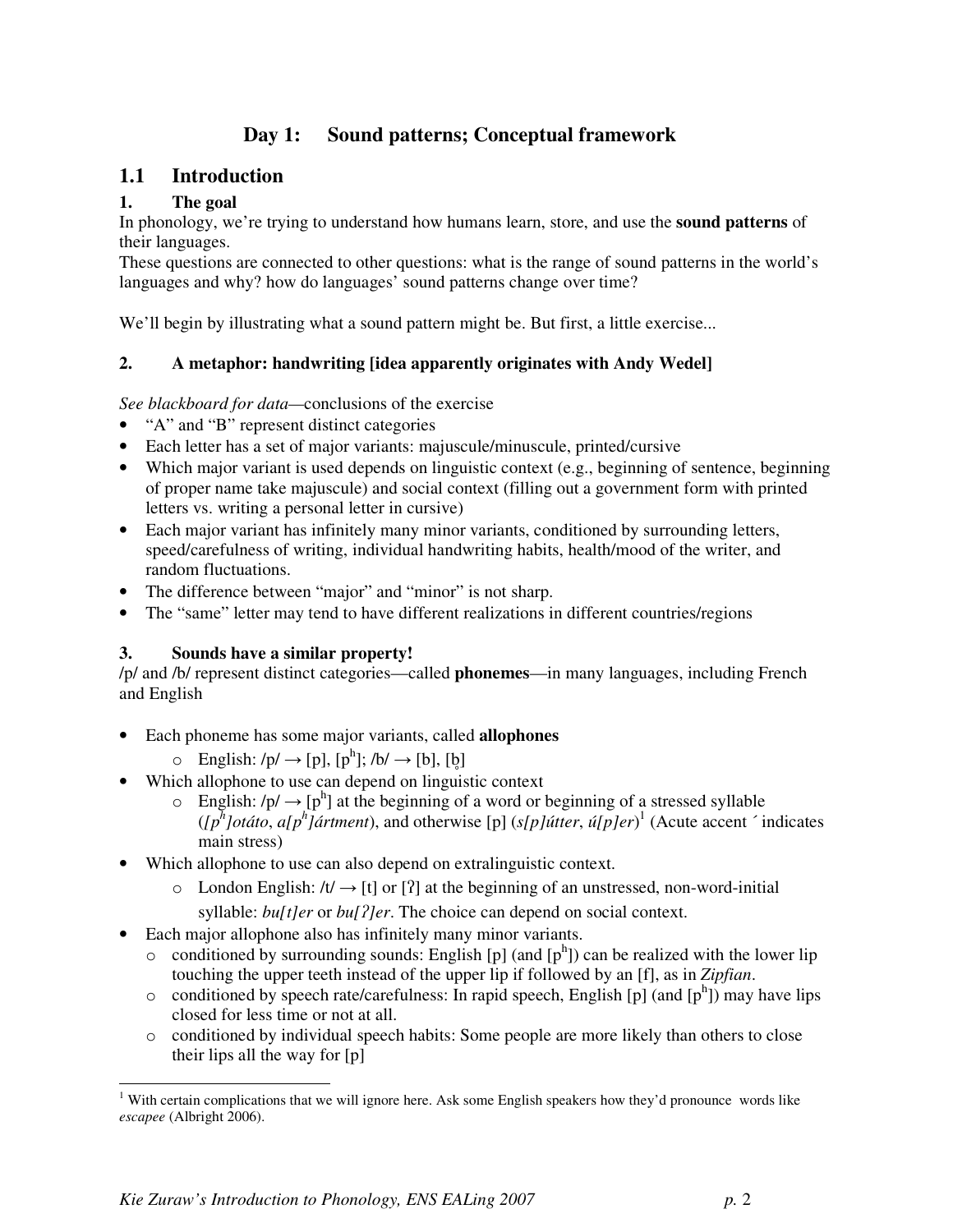- o due to health/mood of the speaker: "scratchy" voice from inflamed larynx, loudness affected by mood...
- $\circ$  due to random fluctuations: how long lips are closed, how long and loud the puff of air  $\binom{h}{k}$  is in  $[p^h]$
- The difference between major and minor variants is not sharp: should the "labiodental" /p/ that can occur in *Zipfian* be considered a major allophone of /p/?
- The "same" phoneme can have different typical realizations in different languages, dialects
	- o Word-initially, French /b/ has more vocal-fold vibration than English /b/.
	- o Compare French /i/ to English /i/.

Phonemes are very different from letters, however, in that we are rarely taught explicitly how to produce the phonemes of our native language, or what their allophones are!

### **4. Some conventions**

- $\langle \text{puis} \rangle$  Angled brackets  $\langle \text{p} \rangle$  indicate spelling
- /pyi/ Slashes // indicate phonemes, in standard phonetic notation (IPA—similar to system used in many European dictionaries) or in the transcription system of the data source. If a symbol is unfamiliar and I don't explain it, ask me! The sequence of phonemes making up a word is called its **underlying representation** (*forme sous-jacente*).
- [pui] Square brackets [] indicate a phonetic transcription, anywhere from major allophones ( $[pui]$ ) to fine details ( $[pui]$ ...). May indicate how the word is usually pronounced, or may transcribe how it was pronounced on a particular occasion. Such transcriptions are known as **surface representations**.

# **1.2 What is a sound pattern: alternations**

# **5. Example from Mbabaram<sup>2</sup>**

 $\overline{a}$ 

(Dixon 1991; language from Australia with one speaker left at the time of Dixon's research)

| pir     | 'emu'              |             |                   |
|---------|--------------------|-------------|-------------------|
| aba     | 'body'             |             |                   |
| alba    | 'camp'             |             |                   |
| nap     | 'who'              |             |                   |
| palán   | 'moon'             |             |                   |
| púmba   | 'ashes'            |             |                   |
| níp     | 'what'             | $p$ ib-ug   | 'for what reason' |
| mberp   | 'wild dingo'       | mberb-ul    | 'wild dingo-erg.' |
| tulbu   | 'matches'          |             |                   |
| tum     | 'hard'             |             |                   |
| kùludún | 'dove'             |             |                   |
| adil    | 'ring-tail possum' |             |                   |
| arok    | 'magpie'           | $arg-upg^3$ | 'magpie-erg.'     |
| kungak  | 'kookaburra'       | kungag-ul   | 'kookaburra-erg.' |
| karúk   | 'bandicoot'        | karúq-un    | 'bandicoot's'     |

 $2$  The data are simplified! See the original for a fuller description of voicing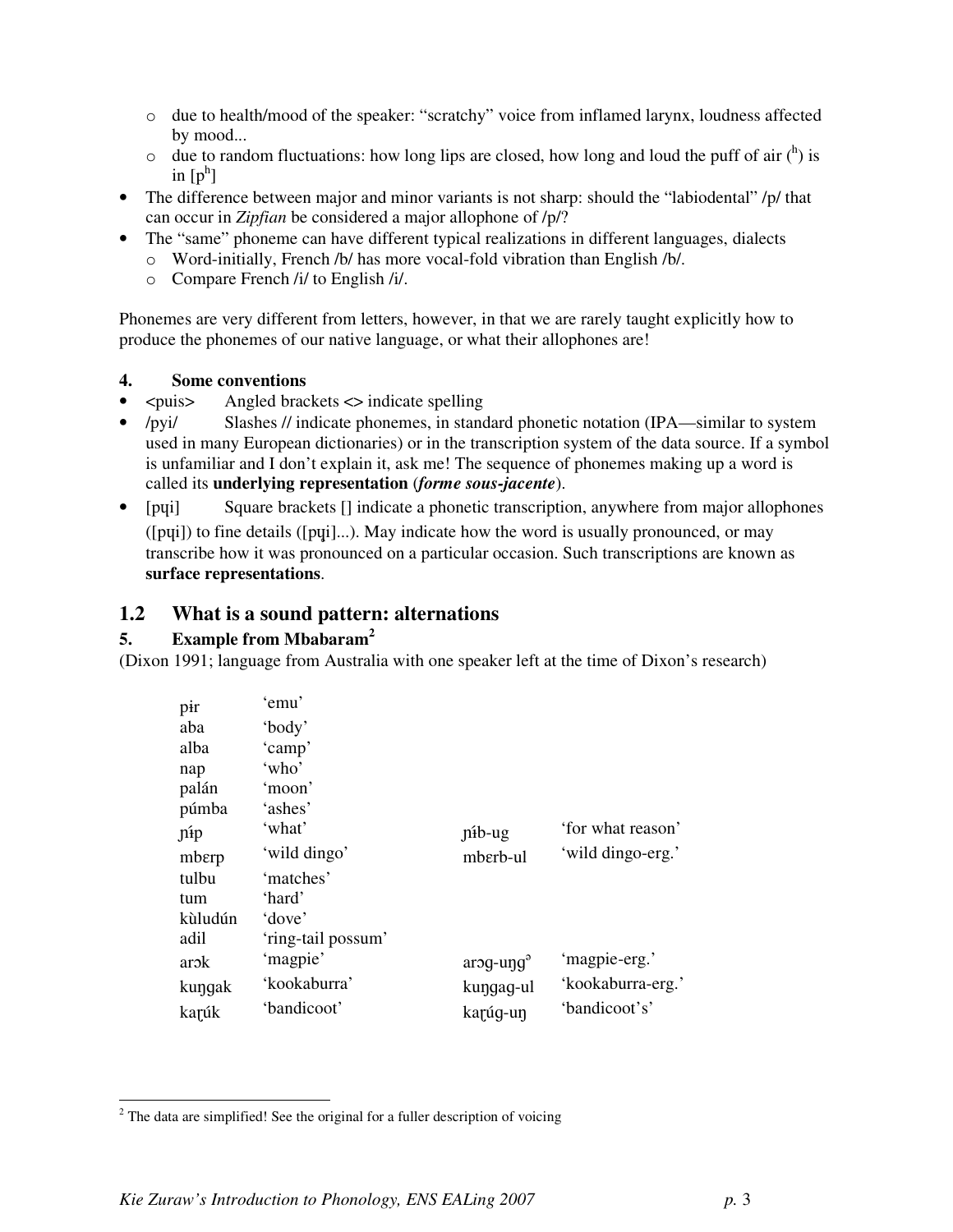- $\Box$  Do you think [p] and [b] represent different phonemes or are allophones of the same phoneme in Mbabaram? If they're allophones of the same phoneme, in what contexts does each allophone appear?
- $\Box$  How about [t] and [d]? [k] and [g]?

# **6. Making our observation explicit**

We can write **rules** to describe a phoneme turning into some allophone in some environment.

To express  $XAY \rightarrow XBY$ , we extract the redundant X and Y and write  $A \rightarrow B/X \quad Y$ 

□ Write rules for what we observed in Mbabaram.

The sequence XAY is called the **structural description** of the rule, and the change from A to B is the **structural change**. A is sometimes called the rule's **target**  $(cible)$ , and **X** Y is called A's **environment** or **context**.

A change like  $\lceil \pi p \rceil$  to  $\lceil \pi b \rceil$  is called an **alternation** (*alternance*): the same morpheme is realized two different ways, depending on context. We an also say that in Mbabaram, [p] **alternates with** [b].

### **7. Grouping sounds**

If you have studied phonetics, you may notice that [b], [d], and [g] have something in common that [p], [t], and [k] lack: vocal-fold vibration.

This **feature** (*trait*) is usually called [voice] (*voisement*, *sonore/sourd*). [b,d,g] are said to be [+voice], and [p,t,k] are [–voice].

We can rewrite our rules with the feature:

 $\overline{\mathcal{L}}$ ∤  $\int$  $\int$  $\left\{ \right\}$  $\mathbf{p}$ t k  $\rightarrow$  [+voice] / [+voice]  $\quad$  [+voice] (where *X* means "any consonant or vowel")

A set of sounds in some language that can be defined by the values of one or more features is called a **natural class**. In Mbabaram, [p,t,k] form a natural class (the [–voice] sounds), as do [b,d,g] (the

[  $+$ voice  $\left\lfloor$  sounds—the feature [sonorant] distinguishes [b,d,g] from the language's other voiced  $\left\lfloor \frac{1}{2} \right\rfloor$ sounds. $3$ 

So we can make our rule even more general:  $[-\text{voice}] \rightarrow [+ \text{voice}] / [+ \text{voice}]$   $[+ \text{voice}]$ 

The above is actually redundant (why?)—we could just say  $X \rightarrow$  [+voice] / [+voice] \_ [+voice]

or even (at least for the data we have)  $X \rightarrow$  [+voice] / X  $X$ 

 $\Box$  Think of hypothetical Mbabaram words that would be consistent with the above data, but would tell us that  $X \rightarrow$  [+voice] / [+voice] [+voice] is the right rule, not  $X \rightarrow$  [+voice] / X  $X$ 

<sup>&</sup>lt;sup>3</sup> Actually, there are several other [-sonorant] sounds...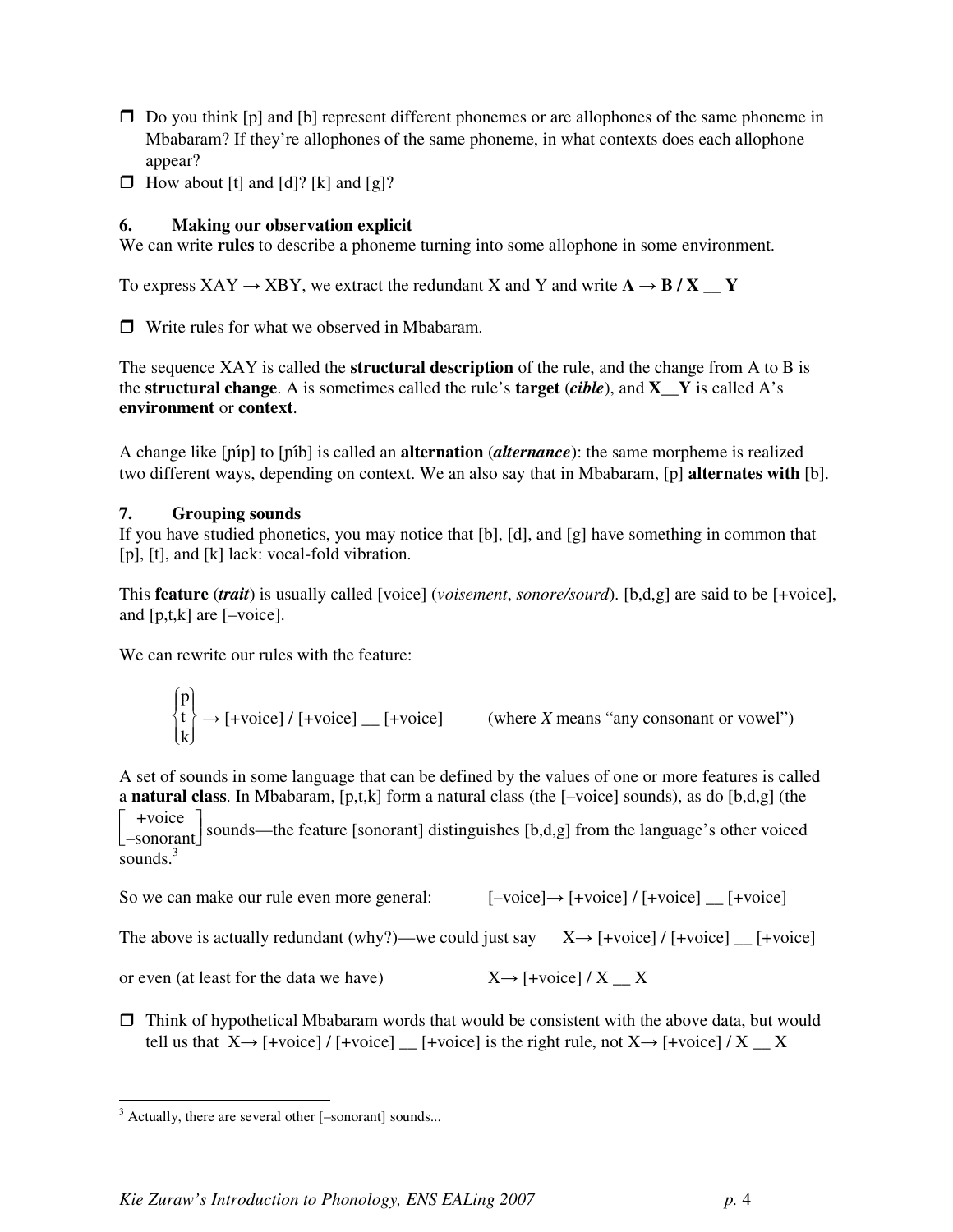# **1.3 What is a sound pattern: phonotactics**

# **8. Restrictions on sequences**

Even in the absence of alternations, the distributions of sounds can be systematic.

For example—unlike French—English forbids /ps/ at the beginning of a word:  $\langle$ psychology $\rangle$  = [san $k^h$ alə $\widehat{d}$ zi].

Adding a prefix does not help: *anthropo[s]ychic*, *megalo[s]ychic*, *para[s]ychology*<sup>4</sup>. There is no alternation; the sequence simply does not seem to occur in underlying forms.

Rather than try to write a rule ( $p \rightarrow \emptyset$  / #\_s?), many phonologists prefer to simply state the restriction as a **constraint**: \*#ps, where "#" means word beginning or end. (The predominant framework today, Optimality Theory [Prince & Smolensky 1993/2004] replaces all rules with constraints.)

The description of which sounds may occur next to each other is called the language's **phonotactics** (*phonotaxe*).

Phonologists also use the term more generally to refer to a language's sound pattern apart from alternations and relationships among words (e.g., *cat-cats*)—that is, a language's phonotactics may simply describe which surface representations are legal (in the absence of any further information about the word/utterance): this includes the inventory of legal sounds, the legal positions for stress...

# **1.4 What is a sound pattern: contrast/information**

# **9. Contrast**

Although I won't have much to say about it, **contrast** is important in many phonological theories.

[p] and [b] are **contrastive** in French, because they can be used to differentiate words: *pas* [pa] vs. *bas* [ba]. This is evidence that [p] and [b] represent different phonemes.

*pas* and *bas* form a **minimal pair**—distinct words whose form differs only in one sound.

| French $[p]/[b]$ | represent different    | are contrastive | are allowed in a similar range of |
|------------------|------------------------|-----------------|-----------------------------------|
|                  | phonemes               |                 | contexts                          |
| Mbabaram         | are allophones of the  | are predictable | are in <b>complementary</b>       |
| [p]/[b]          | same phoneme $( p ^5)$ |                 | distribution: there is no context |
|                  |                        |                 | in which both sounds can occur    |

### **10. Information**

 $\overline{a}$ 

We could also think about contrast in terms of informativeness.

In Mbabaram, the difference between [p] and [b] is not informative—if you wrote them all as  $\langle p \rangle$ , you could still identify all the words (indeed, spelling systems tend to follow this principle: distinguish the phonemes, but not the allophones).

But informativeness could also be gradient:

<sup>4</sup> Except maybe in words borrowed already-prefixed from Greek, as in *a[ps]ychic*

 $<sup>5</sup>$  You could also devise an analysis inwhich the phoneme is /b/ and there is a rule to make it [-voice] in certain</sup> environments—try it!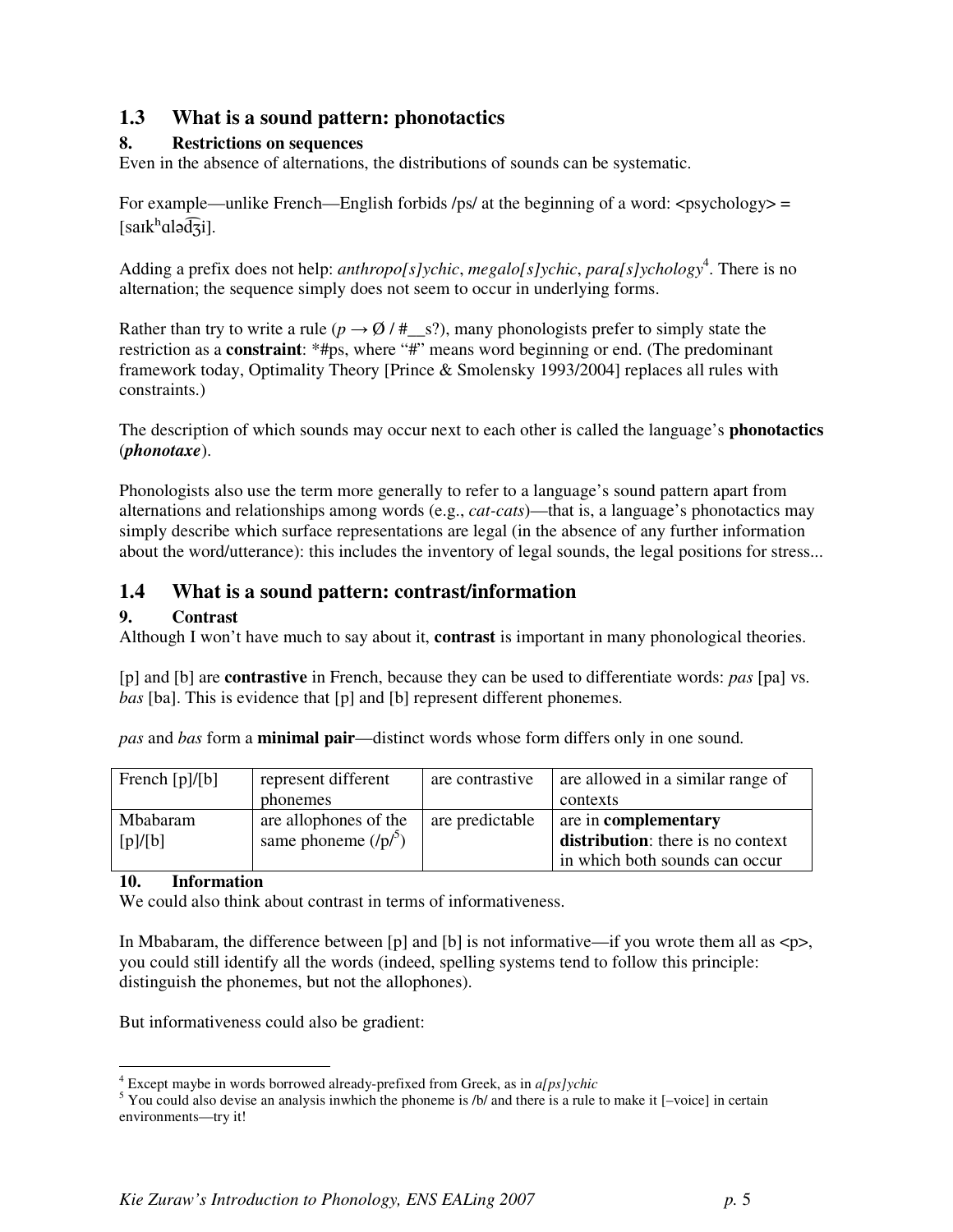- In English, according to the 125000-word Carnegie-Mellon Pronouncing Dictionary (www.speech.cs.cmu.edu/cgi-bin/cmudict), there are 3418 word pairs that differ solely in that one has [p] where the other has [b] (*ample/amble*, *beeper/Bieber*, etc.). Thus, if we collapsed the distinction, we'd create about 3418 new homophone pairs.
- Although the dictionary doesn't transcribe  $<sup>h</sup>$ , it is likely that there are no word pairs distinguished</sup> solely by [p] vs.  $[p^h]$  (there might be some close ones in my speech at least, such as  $traf p^h$ ]eze vs. *Ya[p]ese*). So collapsing the distinction creates about 0 new homophone pairs—it is not an informative distinction.
- There are two sounds that can be spelled  $\ltth$  in English, [ $\theta$ ] and [ $\delta$ ]: [ $\delta$ ]ese, [ $\theta$ ]ick. There are just 61 word pairs distinguished solely by  $[\theta]$  vs.  $[\delta]$ : *thy/thigh, teeth/teethe, etc. And many of* these are actually variant pronunciations of the same word (*without*). So this difference is not very informative. On the other hand, it is not completely predictable unless you know the word in question. So these are generally regarded as separate phonemes (contrastive), even though the contrast is not very informative.

# **1.5 Relationship to other aspects of grammar**

# **1.5.1 Morphology**

### **11. Phonology is affected by morphology (word structure)**

Korean (data from Kang 2007, though I'm using a different transcription system, and Yahoo! Korea dictionary [kr.dic.yahoo.com/])

| /t/ |                      |                           | /t <sup>n</sup> / |                                     |                   |
|-----|----------------------|---------------------------|-------------------|-------------------------------------|-------------------|
|     | 받으니 pa <b>d</b> -ini | 'receive-therefore'       |                   | 같으니 ka <b>t<sup>h</sup>-</b> ini    | 'same-therefore'  |
| 반아  | pad-a                | 'receive-imperative'      | 같아                | kat <sup>h</sup> -a                 | 'same-imperative' |
|     | 턱받이 tʰɔk-p'ad͡ʒ-i    | 'bib' (lit. chin-receive) | 같이                | $k$ at $\mathbf{f}^{\mathbf{h}}$ -i | 'together'        |

 $\Box$  Write a rule for what happens to /t/ and /t<sup>h</sup>/ before /i/. (We need another rule too, to account for /t/ becoming [d].) Assume that  $[\widehat{d_3}]$ ,  $[\widehat{t_1}^h]$  are [-anterior] and [t,d,t<sup>h</sup>] are [+anterior].

|    |     | But the rule doesn't apply inside a morpheme: |  |        |
|----|-----|-----------------------------------------------|--|--------|
| 어디 | odi | 'where'                                       |  | 'spot' |

Lots of phonological rules are like this: they apply only when their structural description is created by a morphological operation.

An easy fix in this case is to add the symbol "+" (morpheme boundary) to the rule—where should we add it?

### **12. Morphology can also be affected by phonology**

In English, the suffix *–en* that turns adjectives into verbs can apply only to monosyllabic stems that end in obstruents (but not \**wetten* or *\*smoothen*, for some reason):

| thicken | *thinnen  | shorten  | *tallen    |
|---------|-----------|----------|------------|
| blacken | *bluen*   | deepen   | *shallowen |
| whiten  | *greenen  | darken   |            |
| redden  | *orangen  | lighten  |            |
|         | *yellowen | brighten |            |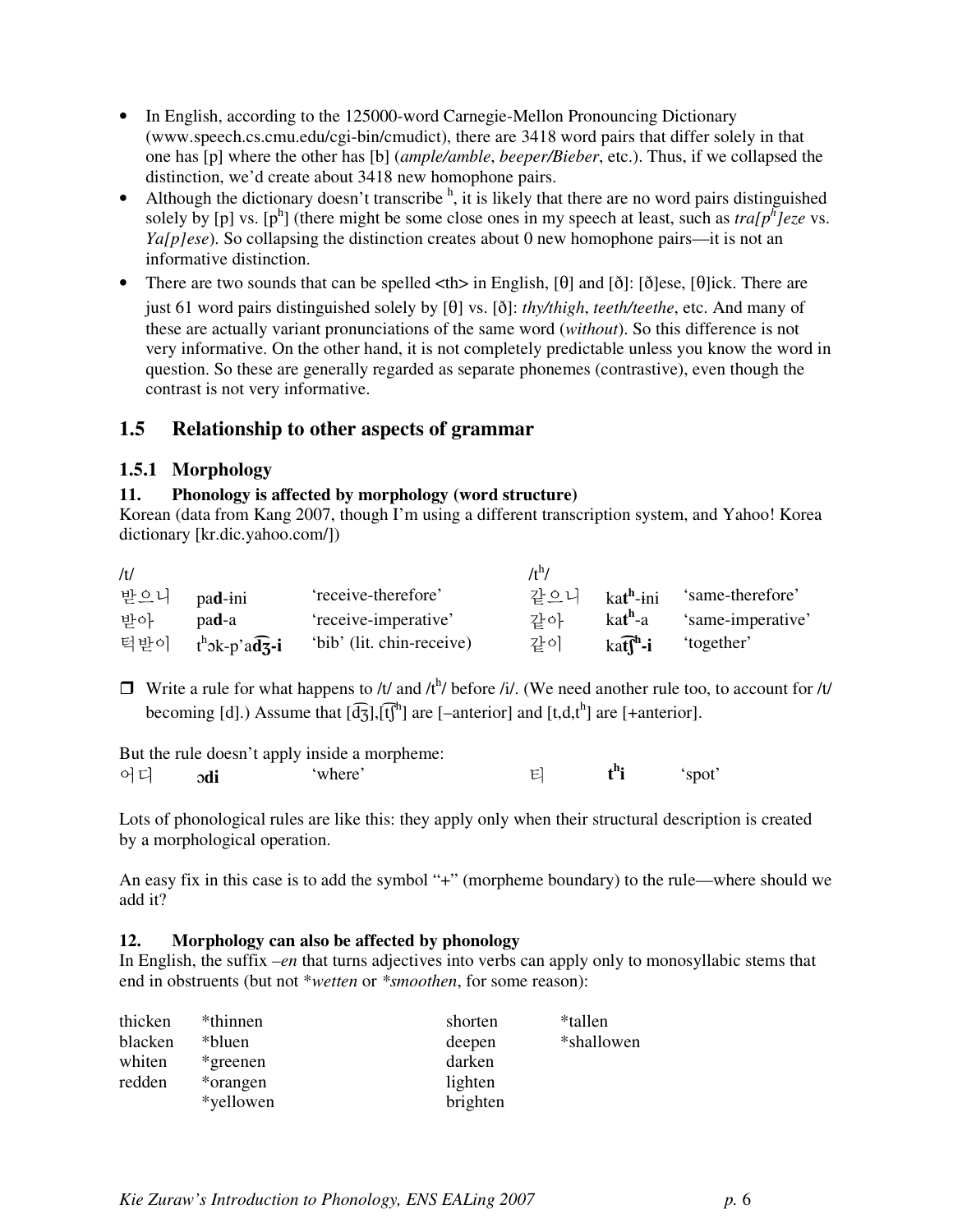|         | *grayen   | madden         |                            |
|---------|-----------|----------------|----------------------------|
|         | *brownen  | moisten        | *dryen                     |
|         | *purplen  | quicken        | *slowen                    |
| sweeten | *souren   | fasten         |                            |
| sharpen | *dullen   | loosen         |                            |
| fatten  | *slimmen  | tighten        |                            |
| sicken  | *wellen   | worsen         | *betteren                  |
| soften  |           | smarten $(up)$ | *dumben                    |
| harden  |           | weaken         | *strongen (cf. strengthen) |
| roughen |           | deaden         |                            |
| widen   | *narrowen | liven $(up)$   |                            |
| broaden |           | stiffen        |                            |
|         | *calmen   | slacken        |                            |

See Raffelsiefen (1996, 1998) for an overview of English suffixes that place phonological restrictions on their stems.

# **1.5.2 Syntax**

### **13. Phonology can be conditioned by syntactic structure**

Chimwiini (Kisseberth 2000; Chimwiini is a dialect of Swahili formerly with about 40,000 speakers in Somalia; most have emigrated to Kenya)

Long vowels are allowed only in the penultimate and antepenultimate syllables of a **phonological phrase**. (In a sequence ...*EDCBA*, *B* is the penultimate and *C* is the antepenultimate.)

Under Kisseberth's analysis, in Chimwiini the end of an XP (DP, NP, AP, VP...) ends a phonological phrase (but the beginning of an XP is irrelevant).

• Why is the vowel of 'water'—underlyingly /maayi/—short in the first tree but long in the second?

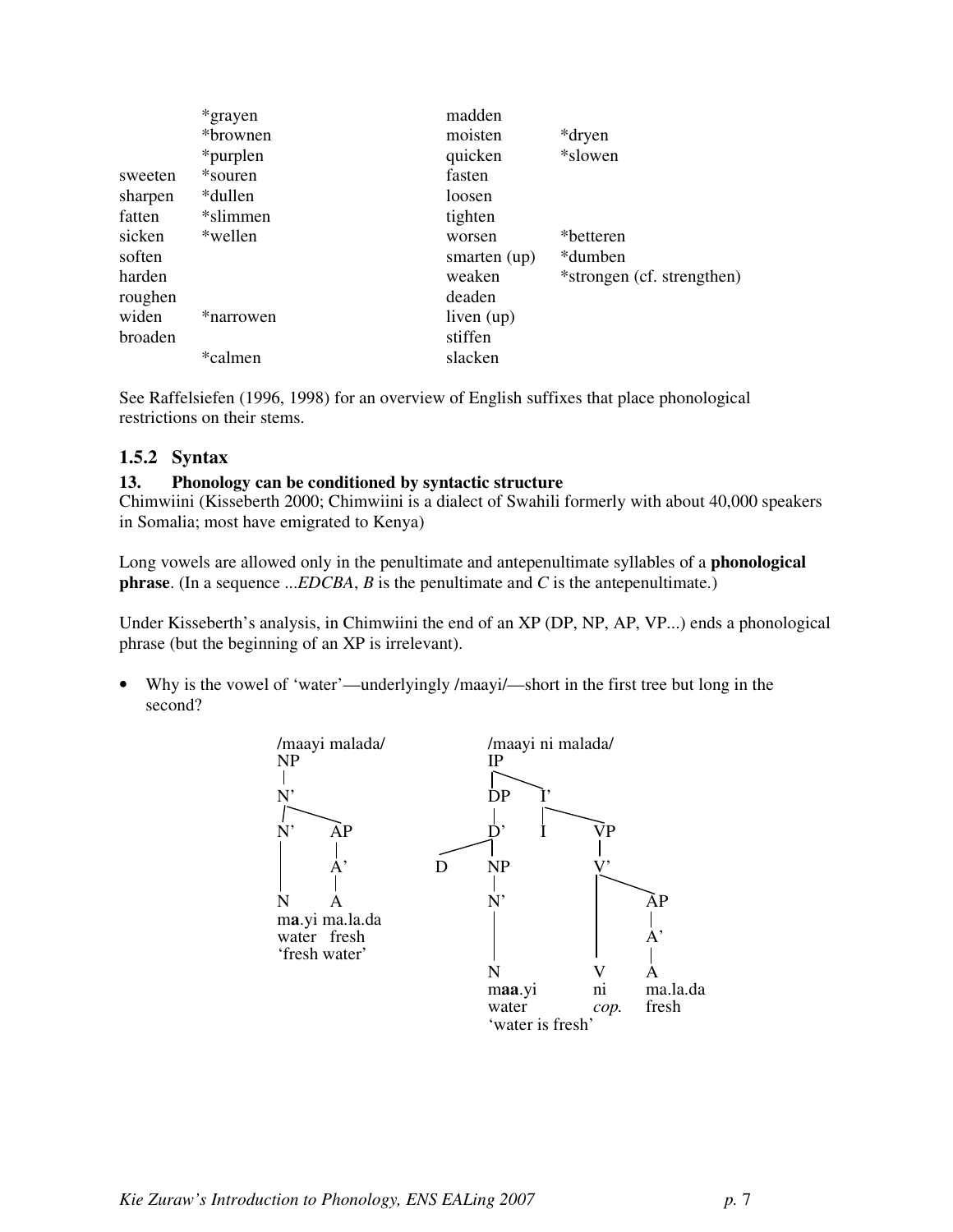#### **14. But word order, at least in narrow cases, can also be affected by phonology**

Latin (Embick & Noyer 2001): the clitic *–que* 'and', attaches after first word of second conjunct:

[bonī puerī] [bonae*–***que** puellae] good boys good*–*and girls 'good boys and good girls' (p. 575)

But when the second conjunct begins with a preposition, its syllable count matters:

| circum-que ea<br>loca<br>around-and those places<br>'and around those places' | in rēbus-que<br>in things-and<br>'and in things'                             |
|-------------------------------------------------------------------------------|------------------------------------------------------------------------------|
| contrā-que lēgem<br>against-and law<br>'and against the law'                  | prōvinciā–que<br>dē<br>from province-and<br>'and from the province' (p. 576) |

So phonological properties—here, monosyllabic vs. longer prepositions, assuming that's the defining difference between the two sets of prepositions—can influencing word order.

# **1.6 Summary**

- A language's sound pattern includes alternations, phonotactic restrictions, and relationships of contrastiveness or noncontrastiveness among sounds.
- A sound pattern can be characterized in terms of individual consonants and vowels and in terms of those sounds' features. (Also, although we didn't see examples, in terms of features that extend over longer spans than a single consonant or vowel, like stress or tone.)
- Some aspects of the sound pattern require information from morphology and syntax; morphology and syntax may also be affected by sound.

# **1.7 Framework**

We've now had an overview of some of the phenomena that can occur in a language's sound pattern. So let's get back to the main job: understanding how humans learn, store, and use those sound patterns.

### **15. Preliminaries**

 $\overline{a}$ 

Chomsky lays out a useful framework for investigating this question for language in general (see Chomsky 1965 pp. 25-27—but what it is below is an amalgam of various works, slightly simplified and coloured by my own views).

Let a **grammar** consist of (at least)<sup>6</sup>

- a function that labels any utterance as **grammatical** or **ungrammatical**. We can call such labellings **grammaticality judgements.**
- a function that assigns truth conditions to any utterance

<sup>&</sup>lt;sup>6</sup> We probably want the grammar to do much more. It could, given an utterance, return a gradient "goodness score" rather than a simple binary judgement. Given one utterance and some instruction, it could return some other utterance (e.g., *cat*  + PLURAL = *cats*). And there's a lot more to meaning than truth conditions! (Chomsky also requires a grammar to assign a structural description to an utterance, but I wonder if this is begging the question: the structural description can be used to explain more observable properties of a sentence like its truth-conditions, but we don't know *a priori* that it's necessary.)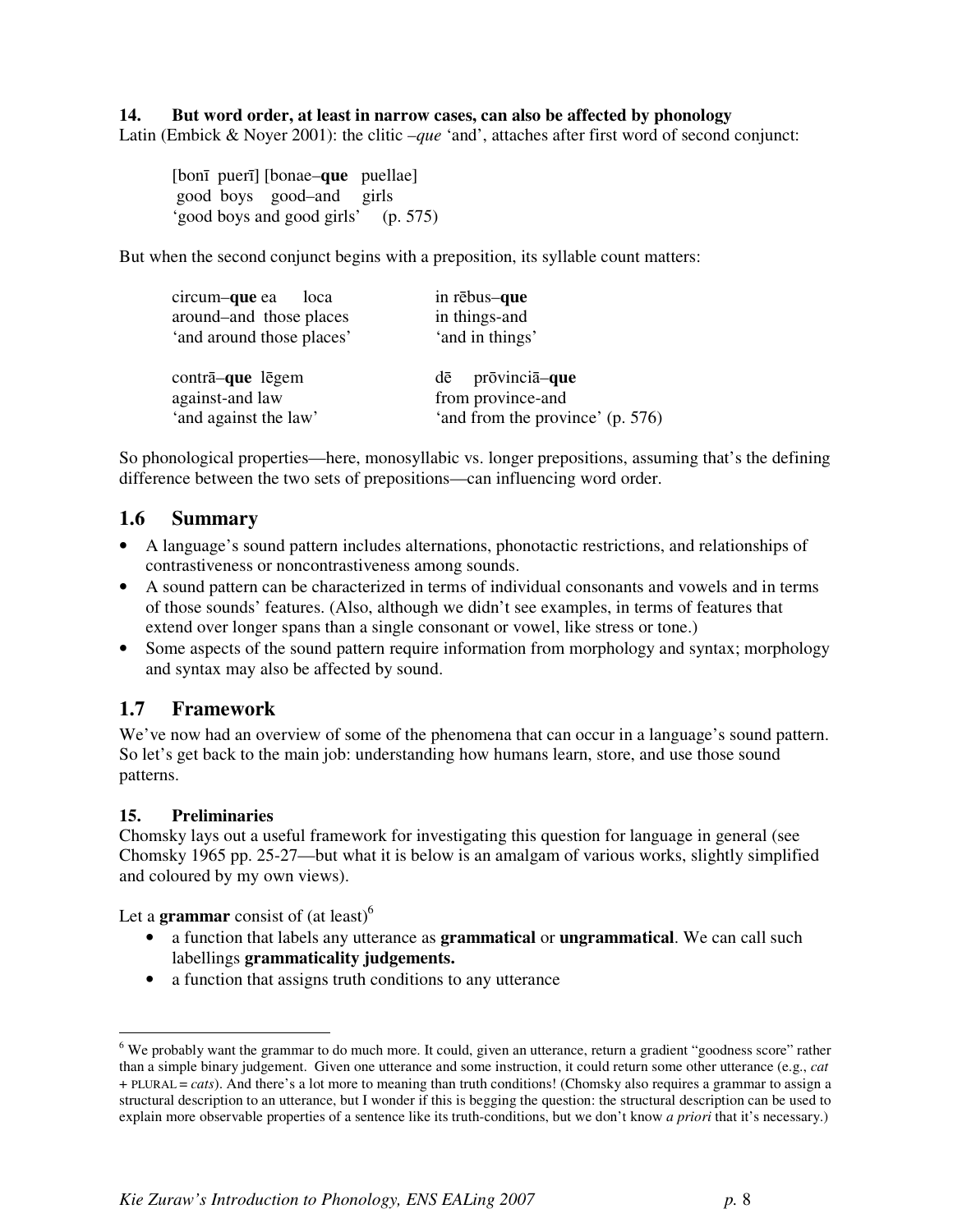The grammar might be implemented as a lexicon and a list of rules, or a set of constraints, or something else.

Let a **linguistic theory** be a function that, given a (finite) set of utterances (the **learning data**), produces a grammar.<sup>7</sup>

These functions should be accompanied by algorithms for calculating them.

Let's use a concrete example, English noun plurals.

| cat                                   | $k^h$ æt                 | $k^h$ æts                   |
|---------------------------------------|--------------------------|-----------------------------|
| sack                                  | sæk                      | sæks                        |
| $\log$                                | dag                      | dagz                        |
| grub                                  | $q_{J\Lambda}b$          | $q_{J\Lambda}b\mathbf{z}$   |
| dish                                  | dıſ                      | $dI$ $z$                    |
| fudge                                 | $f \wedge d\overline{z}$ | $f \wedge \overline{d}$ zaz |
| pea                                   | $p^{\rm h}$ i            | $p^h$ iz                    |
| $\mathcal{C} \mathcal{O} \mathcal{W}$ | $k^{\rm h}$ au           | $k^{\rm h}$ auz             |
| man                                   | mæn                      | men                         |
| foot                                  | fut                      | fit                         |
| wife                                  | warf                     | waivz                       |
| whiff                                 | wıf                      | wifs                        |
|                                       |                          |                             |

#### **16. Observational adequacy**

A grammar that accepts all the forms that a typical speaker would have been exposed to and assigns the right truth conditions to them (we don't care what the grammar says about other forms), is an **observationally adequate grammar**.

Note that there are infinitely many observationally adequate grammars for any (finite) set of learning data (why?).

Examples of observationally adequate grammars for English noun plurals

*I. (just list every word you know)* 

 $\overline{a}$ 

| $k^h$ æt                            | $k^h$ æts                    | $p^{\rm h}$ i     | $p^h$ iz         |
|-------------------------------------|------------------------------|-------------------|------------------|
| sæk                                 | sæks                         | k <sup>h</sup> au | $k^h$ auz        |
| dag                                 | $\frac{d}{dx}$               | mæn               | $m$ $\epsilon$ n |
| $g_{J\Lambda}b$                     | $g_{J\Lambda}b_{\mathbf{Z}}$ | fut               | fit              |
| dıſ                                 | $dI$ [əz                     | waif              | waivz            |
| $f \wedge \widehat{d} \overline{z}$ | $f \wedge \widehat{d}$ z     | wif               | wifs             |

 $^7$  Chomsky's definition of a linguistic theory is weaker: it need only define the set of possible grammars, independent of learning data. This allows Chomsky to define the term **descriptively adequate theory**, which is a theory that includes, as possible grammars, a descriptively adequate grammar for every language—but does not necessarily return that grammar given learning data for that language.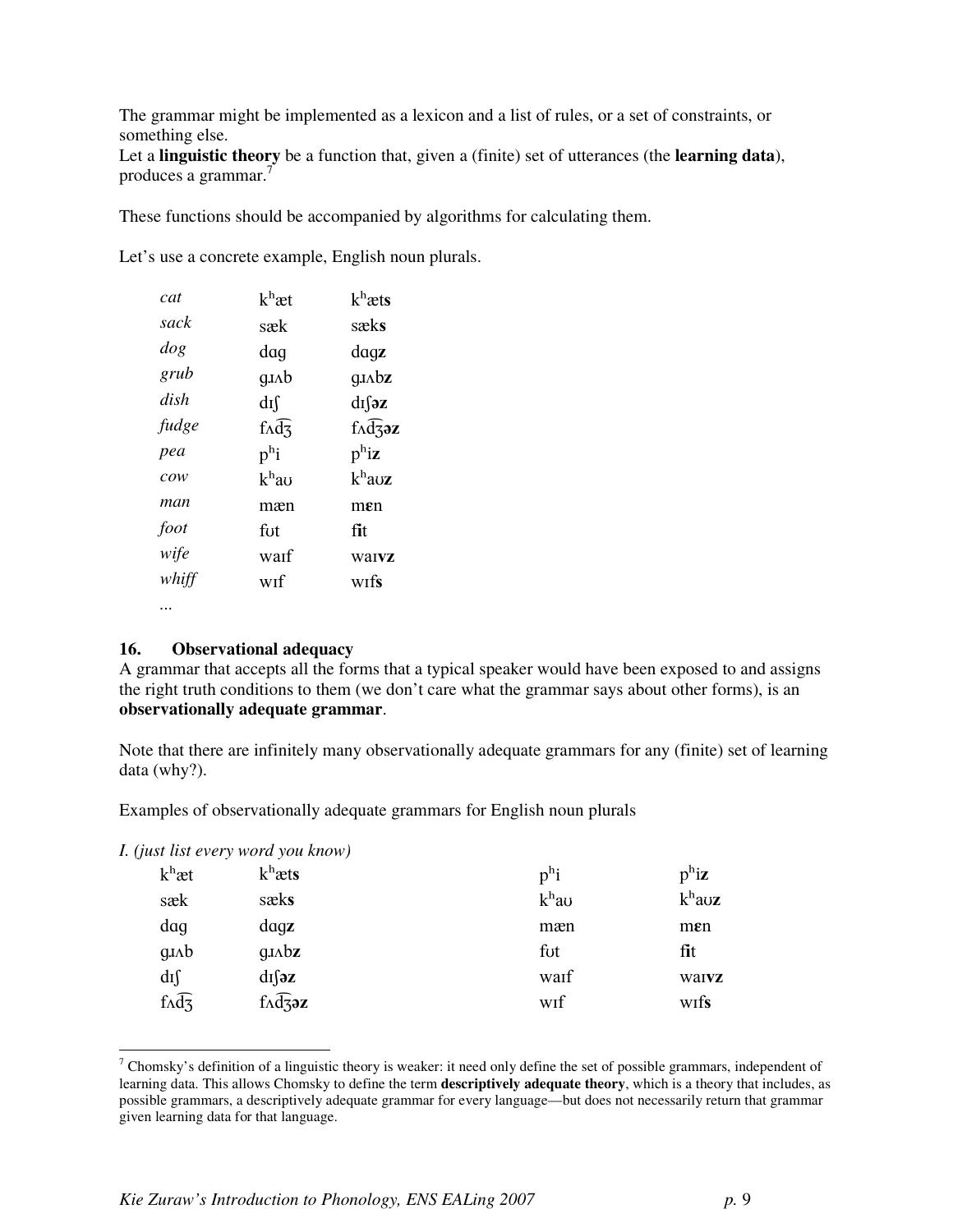I.e., the grammar's judgement function accepts utterances containing those items in positions where a plural is required (*I like cats*); its truth-condition-assigning function assigns the appropriate truthconditions to utterances containing the items in the right column (*I like cats* is true iff I like members of the cat group—it has nothing to do with whether I like members of the dog group).

*II. Add –s to everything, except for these exceptions:* 

| dag                                 | $\frac{dqz}{ }$           | $kh$ au  | $k^{\rm h}$ auz  |
|-------------------------------------|---------------------------|----------|------------------|
| $q_{J\Lambda}b$                     | $q_{J\Lambda}b\mathbf{z}$ | mæn      | $m$ $\epsilon$ n |
| dıſ                                 | $dI$ $z$                  | fut      | fit              |
| $f \wedge \widehat{d} \overline{z}$ | $f \wedge \widehat{d}$ z  | waif     | waivz            |
| $p^h$ i                             | $p^h$ iz                  | $\cdots$ | $\cdots$         |

*III. Add –z to everything, except for these exceptions:* 

| $k^h$ æt                 | $k^h$ æts                  |
|--------------------------|----------------------------|
| sæk                      | sæks                       |
| dıſ                      | $dI$ [ə $\mathbf{z}$       |
| $f \wedge \widehat{d}$ 3 | $f \wedge \widehat{d}$ zəz |
| mæn                      | men                        |
| fut                      | fit                        |
| warf                     | warvz                      |
| wif                      | wifs                       |
|                          |                            |
|                          |                            |

*IV. Add –* $\partial z$  after "sibilant" sounds, –s after non-sibilant [–voice] sounds, and –z otherwise, except *for these exceptions:* 

| mæn  | men   |
|------|-------|
| fut  | fit   |
| waif | warvz |
|      |       |

*IV. Change final /f/ to [v], and then add –* $\partial z$  *after "sibilant" sounds, –s after non-sibilant [–voice] sounds, and –z otherwise, except for these exceptions:* 

| mæn | men  |
|-----|------|
| fut | fit  |
| wif | wifs |
|     |      |

#### **17. Descriptive adequacy**

A grammar that not only is observationally adequate, but also gives the same treatment to novel utterances that a real speaker of the target language gives is a **descriptively adequate grammar**.

The idea is that a descriptively adequate grammar captures the generalisations that real learners extract from the learning data—I think it makes the most conceptual sense to operationalise this in terms of novel utterances.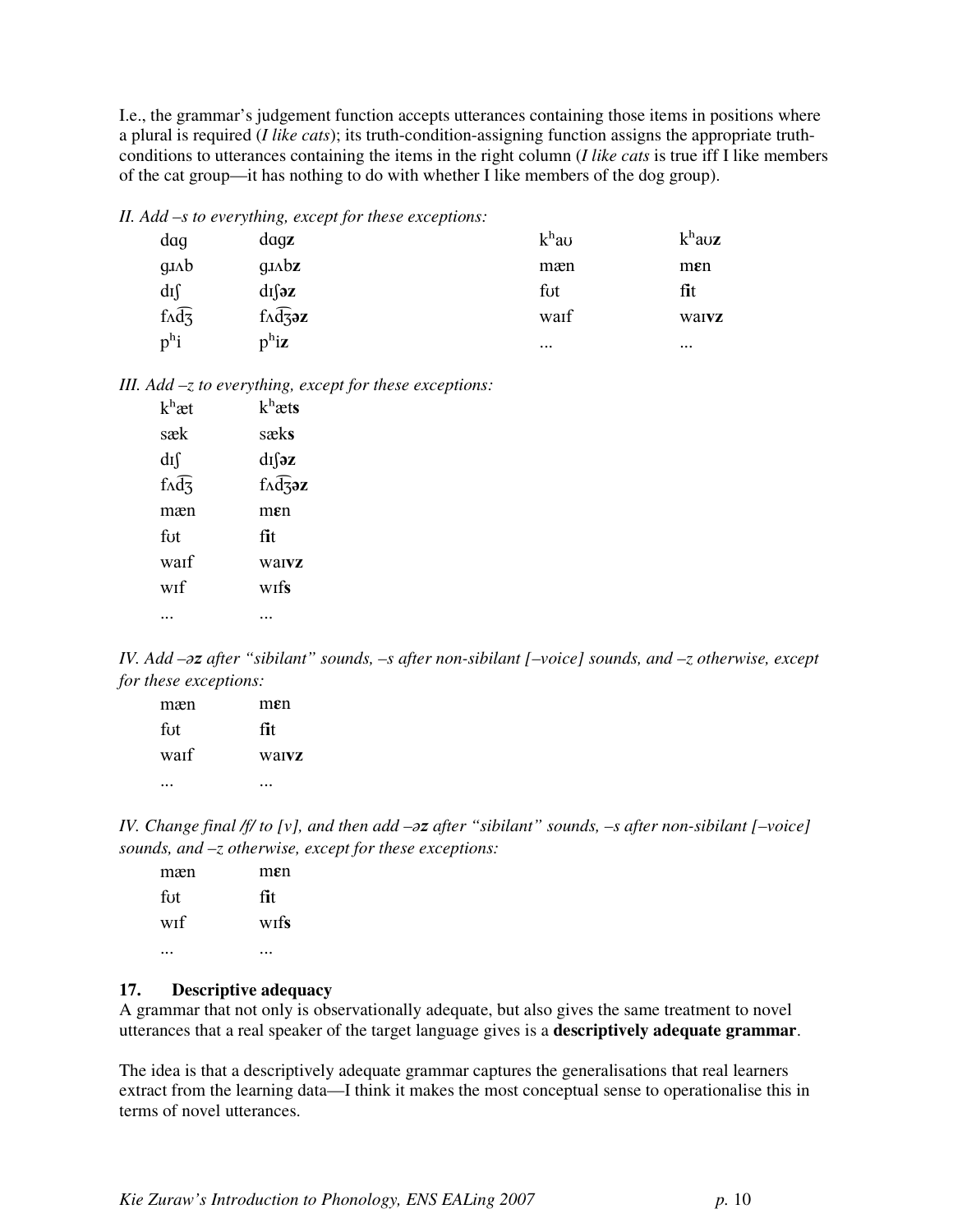In a famous early study of children, Berko (1958) found that English-speaking adults (all highly educated, in her sample) consistently give the following plurals when presented with invented words (pp. 155-158):

| WΛQ              | $W\Lambda QZ$                                | l∧n | lnnz  |
|------------------|----------------------------------------------|-----|-------|
| $g \widehat{df}$ | $g \widehat{\Lambda}$ f $\widehat{\sigma}$ z | niz | nizəz |
| $k\mathfrak{g}$  | $k$ æ $\zeta$ əz                             | kıa | kaz   |
| tox              | tojz                                         | tæs | tæsaz |

 $\Box$  Which of the grammars above could be descriptively adequate, given these data?

 $\Box$  The adults disagreed about this word—what might we conclude?

heaf hifs, hivz

### **18. Explanatory adequacy**

A theory that, when given a typical set of learning data, returns a grammar that is descriptively adequate, is an **explanatorily adequate theory**.

Obviously, developing an explanatorily adequate theory is a huge challenge!

### **19. We will adopt the above framework in this course.**

First, we will see some techniques for discovering which generalizations speakers have learned—that is, for discovering which, out of all the infinitely many observationally adequate grammars, are the "real" grammars.

Along with these techniques, we will see some consequences of findings on descriptive adequacy: what must grammars be made of in order to express these generalizations?

Next, we'll see work that, without presenting a learning algorithm, tries to discovers what types of grammars are preferred by learners, as a step towards achieving explanatory adequacy.

Finally, we will see recent work that aspires to explanatory adequacy by developing learning algorithms designed to produce descriptively adequate grammars.

# **1.8 To learn more**

- Terminology
	- o For a pretty comprehensive English/French glossary of linguistics, see www.sil.org/LINGUISTICS/glossary\_fe/ or www.sil.org/LINGUISTICS/glossary\_fe/?lang=fr (en français)
- Phonetic symbols
	- o The standard symbol set is the one developed by the International Phonetic Association (IPA). At www.arts.gla.ac.uk/ipa/ipa.html you can find a chart of all the symbols and diacritics (www.arts.gla.ac.uk/ipa/IPA\_chart\_(C)2005.pdf). Peter Ladefoged created a version at http://phonetics.ucla.edu/course/chapter1/chapter1.html that allows you to click and hear the sounds.
	- o Other symbol sets are used, however. Pullum & Ladusaw (1986) is a guide to all the symbols the authors were able to gather.
	- o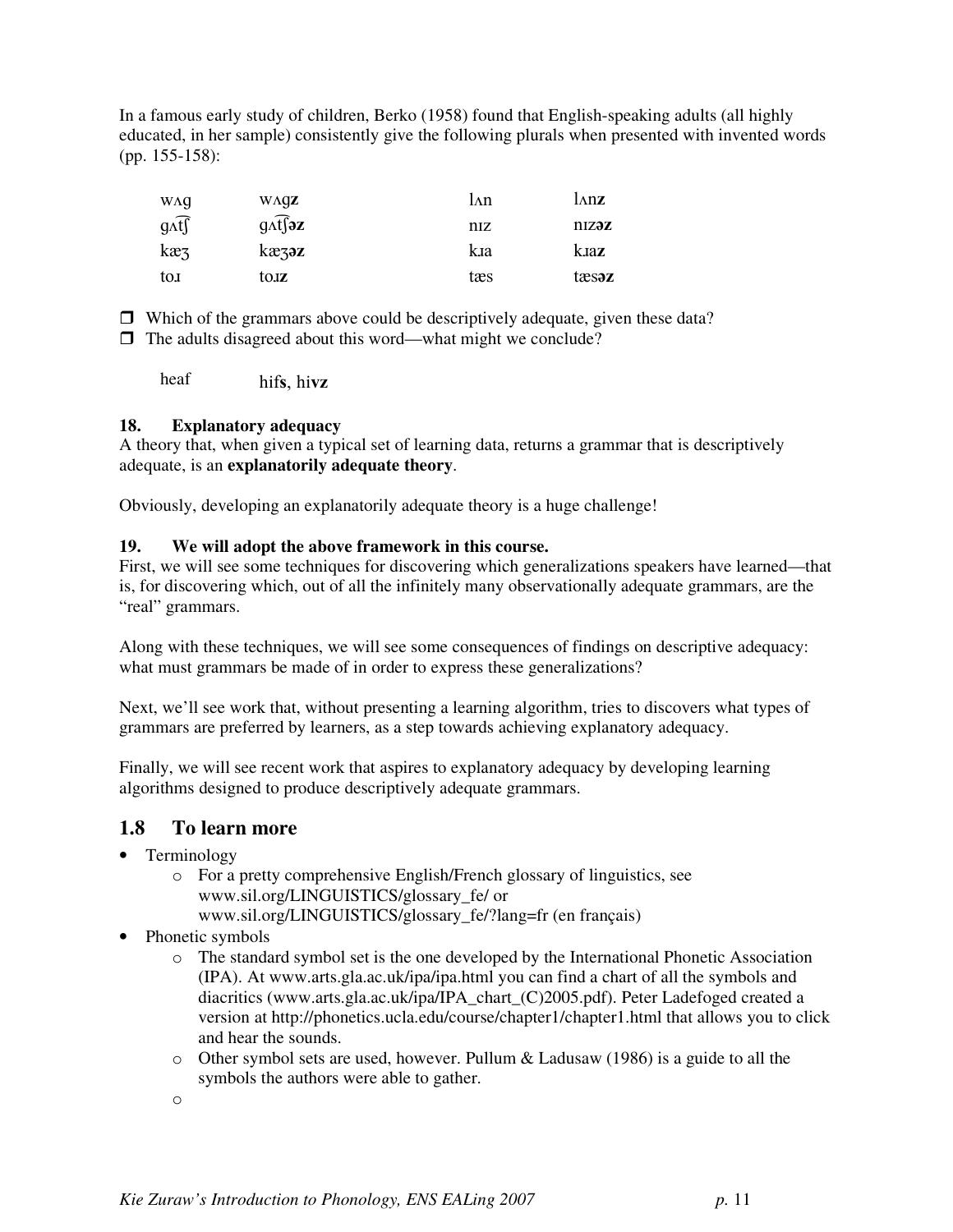- Phonetics in general
	- o The place to start is Ladefoged 2006 (multimedia materials available at http://phonetics.ucla.edu/course/contents.html).
	- o After that, if you want to learn more about acoustic phonetics, try Ladefoged 1996.
- Features
	- o There is no one set of features that all linguists agree on. But to get a rough consensus view that is internally consistent over a broad range of sounds, see Bruce Hayes's feature spreadsheet: http://www.linguistics.ucla.edu/people/hayes/120a/index.htm#features
	- o You can also practice, if you have a Windows machine, with free software called FeaturePad that I wrote a long time ago:
		- http://www.linguistics.ucla.edu/people/hayes/120a/FeaturePad.htm
- Phonology in general
	- $\circ$  My favourite introductions are Kenstowicz & Kisseberth 1979 for the basics and lots of exercises, Gussenhoven & Jacobs 1998 for a quicker and broader overview, and Kenstowicz 1994 for in-depth looks at various pre-Optimality-Theory issues.
	- o Dell 1973 is a good introduction in French, and also has lots of French examples. (Exists in English and Japanese translations too.)
	- o Goldsmith 1996—a collection of survey articles by various authors—is very useful for reading about specific topics; a new edition is coming out soon.
	- o The foundational non-textbook work is Chomsky & Halle 1968 ("SPE").
	- o I'll give you reading suggestions for Optimality Theory next time.

Chomsky, Noam & Morris Halle (1968). *The sound pattern of English*. New York: Harper & Row. Dell, François (1973). *Les règles et les sons: introduction à la phonologie générative*. Paris: Hermann.

Goldsmith, John (ed.) (1996). *The handbook of phonological theory*. Cambridge, MA: Blackwell.

Gussenhoven, Carlos & Haike Jacobs (1998). *Understanding phonology*. London: Arnold.

Kenstowicz, Michael (1994). *Phonology in generative grammar*. Oxford: Blackwell.

Kenstowicz, Michael & Charles Kisseberth (1979). *Generative phonology*. San Diego: Academic Press.

Ladefoged, Peter (2006). *A course in phonetics*. Boston: Thomson/Wadsworth. 5<sup>th</sup> edition.

Ladefoged, Peter (1996). *Elements of acoustic phonetics*. Chicago: University of Chicago Press. 2nd edition.

Pullum, Geoffrey & William Ladusaw (1986). *Phonetic symbol guide*. Chicago: University of Chicago Press.

And of course, you may want to read some of the works cited today...

# **1.9 References**

- Albright, Adam (2006). Why eatees are not E.T.'s: Blocking of aspiration by output-output constraints. 14th Manchester Phonology Meeting, May 25-27.
- Berko, Jean (1958). The child's learning of English morphology. *Word* 14: 150-177.

Chomsky, Noam (1965). *Aspects of the theory of syntax*. Cambridge: MIT Press.

- Dixon, R.M.W. (1991). Mbabaram. In R.M.W. Dixon & Barry J. Blake (eds.) *The handbook of Australian Languages*. *Vol 4: The aboriginal language of Melbourne and other grammatical sketches*. Oxford: Oxford University Press. Pp. 349-402.
- Embick, David & Rolf Noyer (2001). Movement operations after syntax. *Linguistic Inquiry* 32: 555- 595.
- Kang, Yoonjung (2007). Frequency effects and regularization in Korean nouns. Talk given at the Workshop on variation, gradience, and frequency in phonology, Stanford University.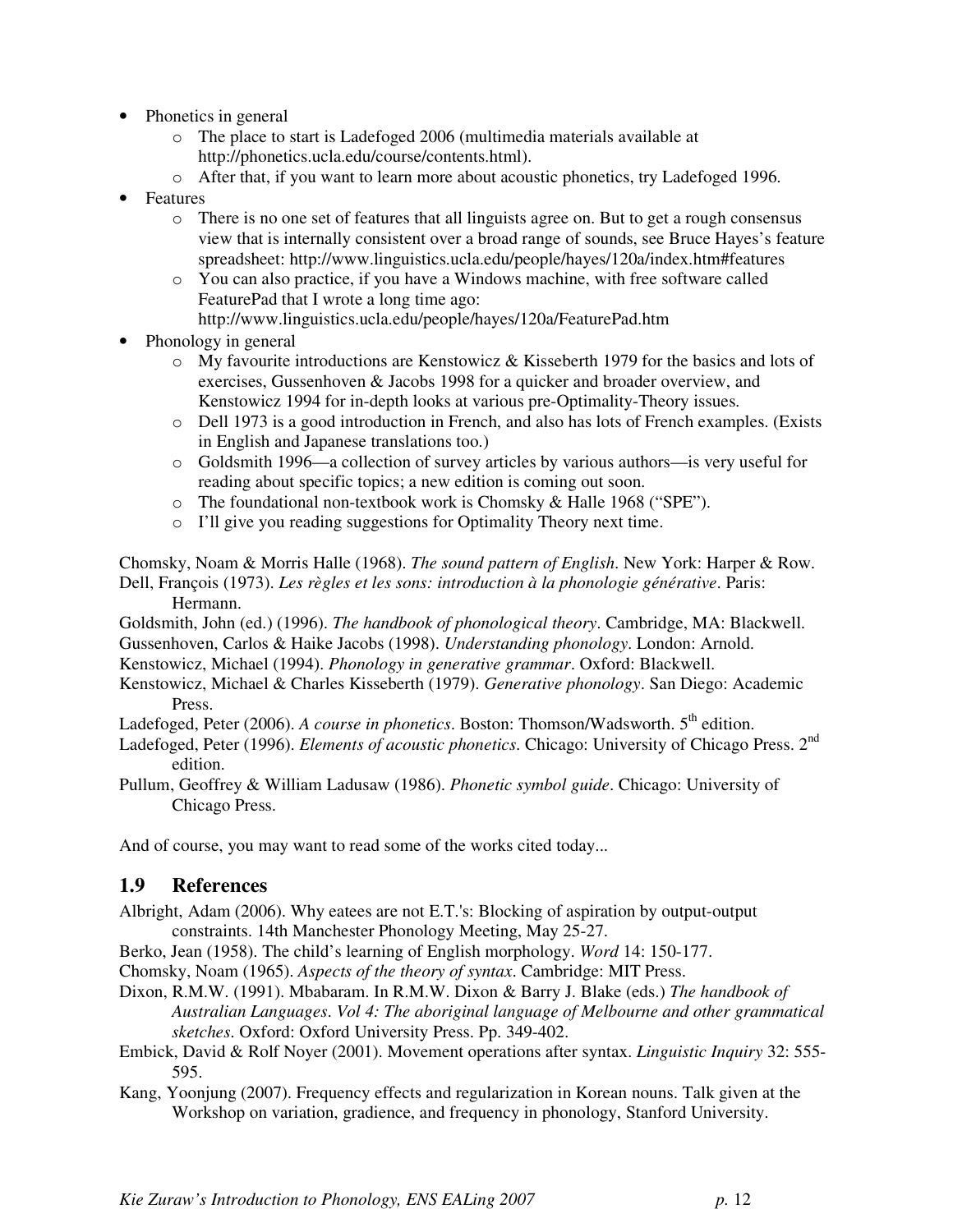(Handout downloadable from www.stanford.edu/dept/linguistics/linginst/nsfworkshop/workshop-july-2007.html )

Kisseberth, Charles (2000). The phonology-syntax interface: Chimwiini revisited. Ms.

- Raffelsiefen, Renate (1996). Gaps in word formation. In Ursula Kleinhenz (ed.) *Interfaces in phonology*. Berlin: Akademie Verlag. Pp. 194-209.
- Raffelsiefen, Renate (1999). Phonological constraints on English word formation. In Geert Booij & Jap van Marle (eds.) *Yearbook of morphology 1998*. Dordrecht: Kluwer. Pp. 225-287.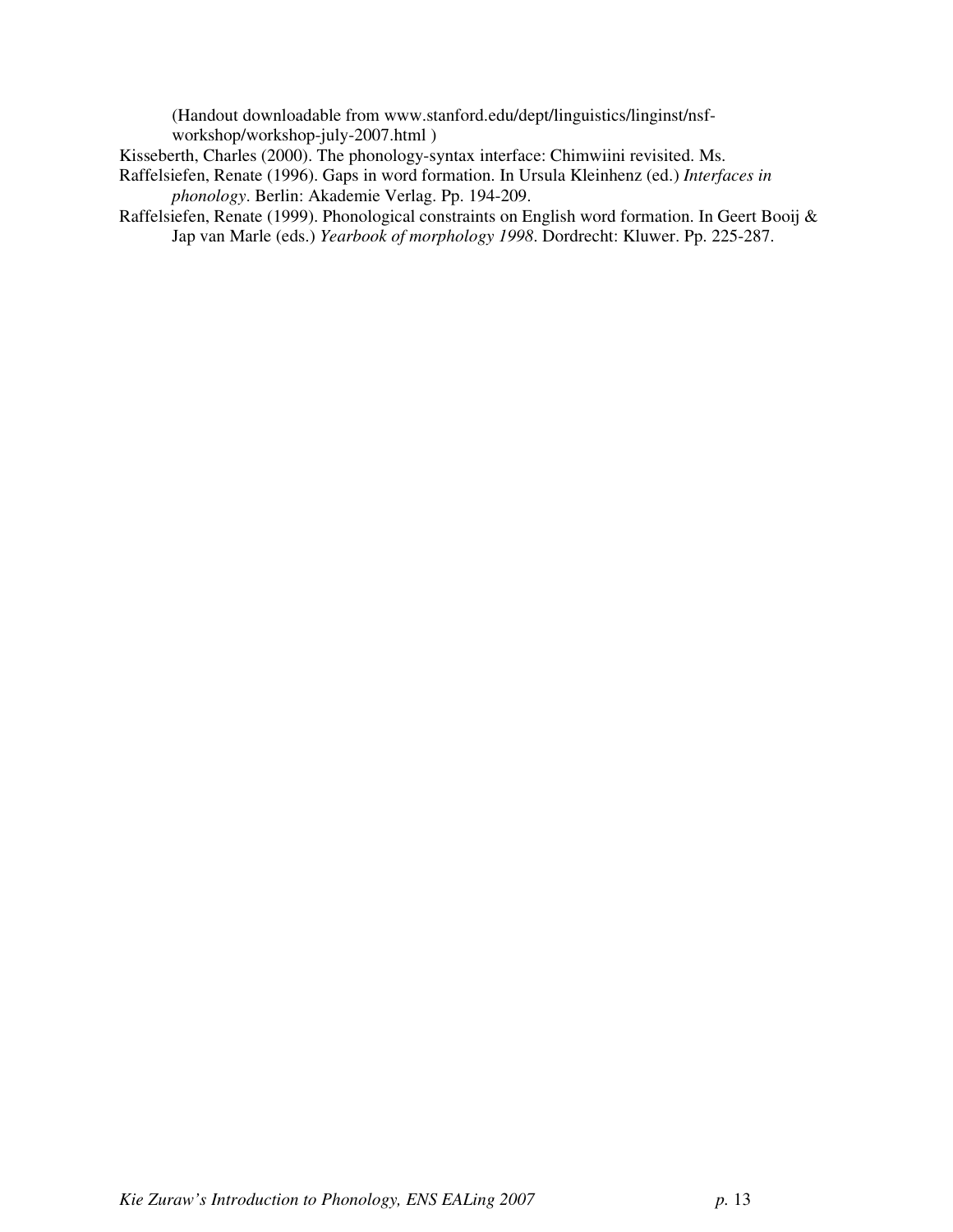# **Day 2: Descriptive adequacy: methods and consequences**

#### **1. Recall from last time**

An **observationally adequate grammar** accepts the utterances that a typical speaker has been exposed to.

A **descriptively adequate grammar** behaves the same as a typical speaker when confronted with novel utterances.

An **explanatorily adequate theory** generates a descriptively adequate grammar, given a set of typical learning data.

### **2. Why is it hard to develop a descriptively adequate theory in phonology?**

Words that the speaker already knows are uninformative! (They don't tell us anything about what generalizations the speaker has learned—she may have simply memorized that word.)

Constructing novel phonological situations to put speakers in is difficult. Contrast this with syntax, where it's easy to construct sentences that—presumably—the speaker has not encountered before.

# **2.1 The "wug" test: have subjects perform operations on invented words**

#### **3. Named after one of Berko's (1958) stimuli**

|                                                | 1 |            |
|------------------------------------------------|---|------------|
|                                                |   |            |
| THIS IS A WUG.                                 |   |            |
|                                                |   |            |
| NOW THERE IS ANOTHER ONE.                      |   |            |
| THERE ARE TWO OF THEM.<br>THERE ARE TWO .      |   |            |
|                                                |   |            |
| Figure 1 The plural allomorph in $\frac{1}{2}$ |   | $\epsilon$ |

(p. 154)

#### **4. Consequences of** *wug***-test results**

Recall Berko's results from last time—adults can do the task, applying appropriate forms of the plural suffix. (She looked at other morphology too.)

==> A grammar can contain more than just a list of memorized forms. This supports the use rules like what we saw last time  $(A \rightarrow B / X \quad Y)$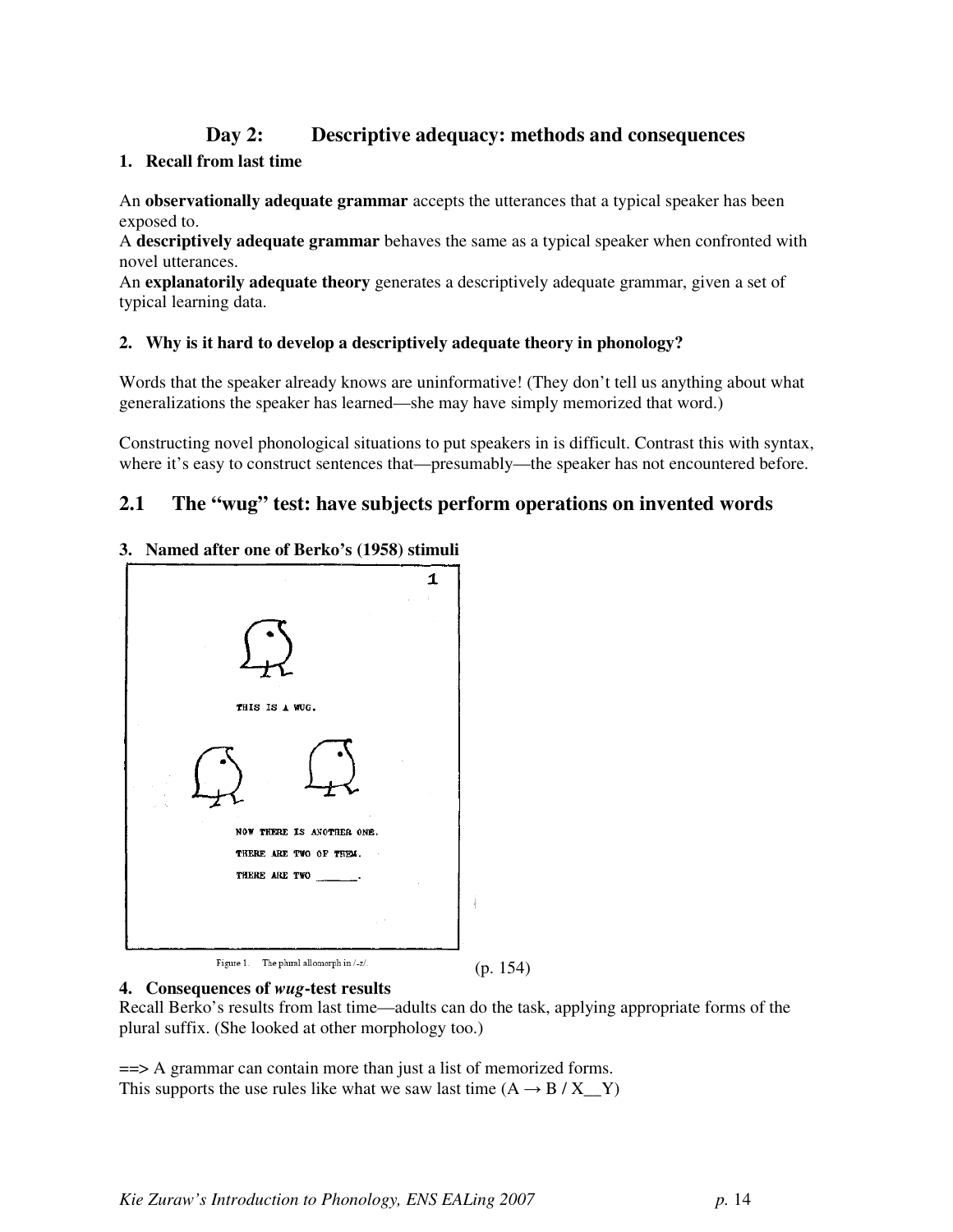$\Box$  Let's write some rules for the basic realizations of the English (regular) plural, using the data below—some of the "wug" words come from Berko's study, others are hypothetical ones that I made up (but that are supported by my own intuitions)

|                                       | singular          | plural                       | similar "wug" word sg. | " $wug$ " pl.              |
|---------------------------------------|-------------------|------------------------------|------------------------|----------------------------|
| cat                                   | $k^h$ æt          | $k^h$ æts                    | blut                   | bluts                      |
| sack                                  | sæk               | sæks                         | plik                   | pliks                      |
| dog                                   | daq               | $\frac{dqz}{ }$              | WΛg                    | WAGZ                       |
| grub                                  | $q_{J\Lambda}$    | $q_{J\Lambda}b_{\mathbf{Z}}$ | sæb                    | sæbz                       |
| fuss                                  | $f_{\Lambda S}$   | $f_\text{AS}$ az             | tæs                    | tæsaz                      |
| watch                                 | wat               | watfaz                       | $g \widehat{t}$        | $g \widehat{\Lambda}$ fjəz |
| pea                                   | $p^{\rm h}$ i     | $p^h$ iz                     | kia                    | kaz                        |
| $\mathcal{C} \mathcal{O} \mathcal{W}$ | k <sup>h</sup> au | $k^{\rm h}$ auz              | splu                   | spluz                      |

# **2.2 Novel words from other languages**

### **5. Loan adaptation as natural** *wug***-test**

What do speakers do with words imported from other languages (**loan adaptation)**, or when learning other languages (**second-language phonology**, or **L2 phonology**)?

This constitutes a sort of "natural *wug* test"—the context is less controlled (who did they first hear the word from? do they know the spelling in the original language? how well do they speak the foreign language? are there established conventions for borrowing words from this language?).

### **6. Background: native Russian words**

Kenstowicz & Kisseberth 1979, p. 46

| dative sg. | nominative pl. | nominative sg. |             |
|------------|----------------|----------------|-------------|
| xlebu      | xleba          | xlep           | 'bread'     |
| gribu      | griby          | grip           | 'mushroom'  |
| grobu      | groby          | grop           | 'coffin'    |
| čerepu     | čerepa         | čerep          | 'kull'      |
| xolopu     | xolopy         | xolop          | 'bondman'   |
| trupu      | trupy          | trup           | 'corpuse'   |
| sadu       | sady           | sat            | 'garden'    |
| prudu      | prudy          | prut           | 'pond'      |
| cvetu      | cveta          | cvet           | 'color'     |
| zakatu     | zakaty         | zakat          | 'sunset'    |
| razu       | razy           | ras            | 'time'      |
| zakazu     | zakazy         | zakas          | 'order'     |
| lesu       | lesa           | les            | 'forest'    |
| usu        | usy            | <b>us</b>      | 'whisker'   |
| storožu    | storoža        | storoš         | 'guard'     |
| dušu       | dušy           | duš            | 'shower'    |
| rogu       | roga           | rog            | 'horm'      |
| porogu     | porogy         | porog          | 'threshold' |
| raku       | raky           | rak            | 'crayfish'  |
| poroku     | poroky         | porok          | 'vice'      |
|            |                |                |             |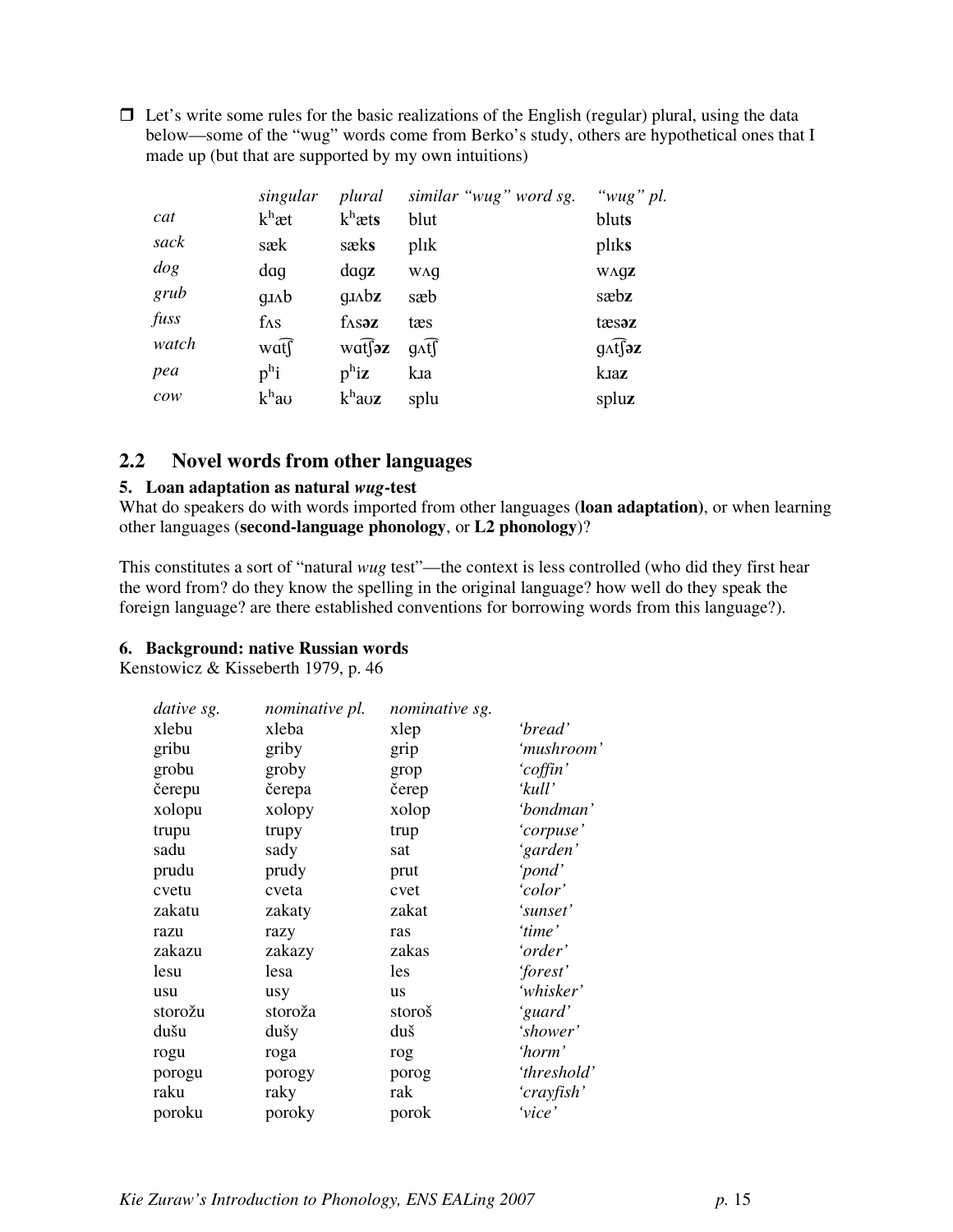$\Box$  Write a rule for the alternation that you see in the stems (don't worry about the two different nom. pl. suffixes).

### **7. A couple of remarks**

By the way, not all Russian consonants undergo this rule: the consonants illustrated here are all **obstruents**, sounds articulated with a total stoppage of airflow out the vocal tract (/p,b,t,d,k,g/) or turbulent airflow because the air is forced through a narrow opening in the mouth  $(\sqrt{s}z, \sqrt{s}z')$  (IPA  $/(\sqrt{s})$ ), "ž" (IPA / $\frac{7}{2}$ ).

This example brings up a new point about phonemes and allophones: two different phonemes can become **neutralized** in some contexts: in Russian, /p/ is realized typically as [p], but /b/ also has an allophone [p].

#### **8. Productivity in loans**

Now, K&K report that words borrowed into Russian behave the same way (p. 53):

| dative | nominative |          |
|--------|------------|----------|
| garažu | garaš      | 'garage' |
| gazu   | gas        | 'gauze'  |
| klubu  | klup       | 'club'   |

Moreover, final devoicing can be seen in a typical Russian accent when speaking English (p. 53).

#### **9. New sounds**

What's interesting about foreign words is that we can ask what would happen with sounds that don't exist in Russian.

| stops (no airflow)                           |  |  |                         |  |                                                                                                |  |
|----------------------------------------------|--|--|-------------------------|--|------------------------------------------------------------------------------------------------|--|
| fricatives (turbulent airflow)               |  |  |                         |  | $Z \mid \check{\mathbf{s}}$ (IPA $\hat{\mathbf{p}}$ ) $\check{\mathbf{z}}$ (IPA $\mathbf{s}$ ) |  |
| affricates (stop released into<br>fricative) |  |  | c (IPA $\widehat{ts}$ ) |  | $\check{\mathrm{c}}$ (IPA $\widehat{\mathrm{t}}$ )                                             |  |

Here is the inventory of obstruents in Russan (K&K p. 337):

Missing are /dz/ (voiced equivalent of /c/), /j<sup> $\prime$ </sup> (IPA  $\widehat{d_3}$ , voiced equivalent of /č/), and / $\gamma$ / (voiced equivalent of /x/). So what do Russian learners typically do with these sounds?

K&K report (p. 337), for speakers who have already mastered  $/$ j<sup> $\prime$ </sup> in other environments,

| badge | ba[č]                                   |
|-------|-----------------------------------------|
| judge | $[j^{\prime}]$ u $[\check{\mathrm{c}}]$ |

Findings like this—not that much research into this question exists, actually!—support the **features** that we saw last time.

#### **10. Features**

We would like to say that Russian speakers have learned not  ${b,d,g,v,z,\check{z}} \rightarrow [-\text{voice}] / \underline{\text{#}}$ but something like  $\{obstruents\} \rightarrow [-\text{voice}]/\_ \#$ 

(or, more standardly,  $[-\text{sonorant}] \rightarrow [-\text{voice}] / \_ \#$ ; [sonorant] is the feature that distinguishes the obstruents from the **sonorants**, which are just all sounds besides obstruents.)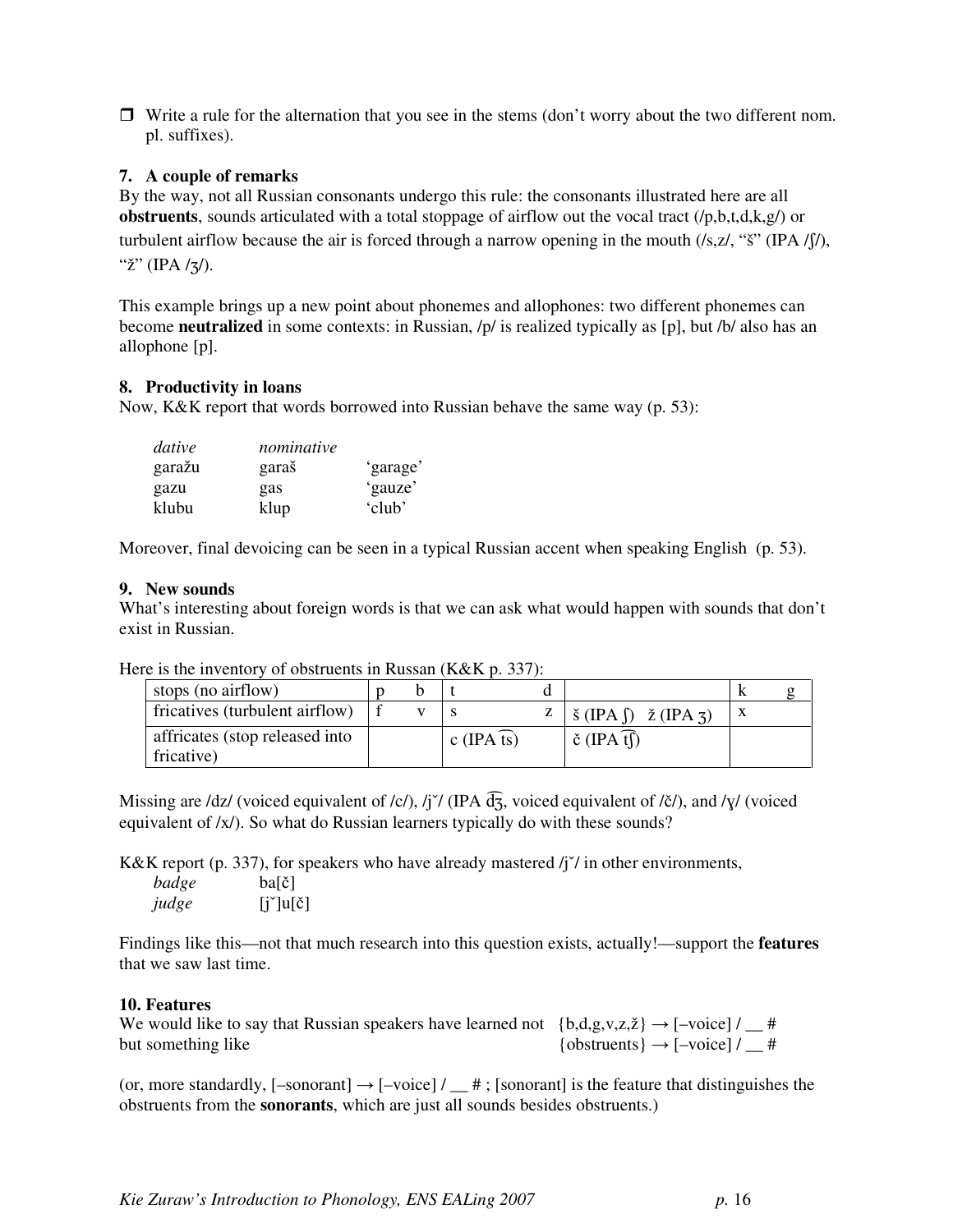#### **11. Another example of loan adaptation (Shibatani 1973)**

Japanese doesn't allow words to end in consonants, except / $N$ . More generally, Japanese requires any consonant (C) that has its own "place of articulation" (see below) to be followed by a vowel.

In native words, this is never a problem: only verb roots end in Cs, and they always take suffixes. $8\%$ 

|              | suffix begins with V anyway |             |                          | depending on analysis:       |                 |
|--------------|-----------------------------|-------------|--------------------------|------------------------------|-----------------|
|              |                             |             | root-final C becomes V,  | suffix begins with $V$ , or  |                 |
|              |                             |             | $/N$ , or part of long C | suffix's initial $C$ deletes |                 |
| UR           | pres. polite                | negative    | past                     | present                      |                 |
| /mat/        | $mat$ f-imasu               | mat-anai    | mat-ta                   | mats-u                       | 'wait'          |
| /kak/        | kak-imasu                   | kak-anai    | kai-ta                   | kak-u                        | 'write'         |
| /aruk/       | aruk-imasu                  | aruk-anai   | arui-ta                  | aruk-u                       | 'walk'          |
| /job/        | job-imasu                   | job-anai    | jon-da                   | job-u                        | 'call'          |
| /asob/       | asob-imasu                  | asob-anai   | ason-da                  | asob-u                       | 'play'          |
| $/$ isog $/$ | isog-imasu                  | isog-anai   | isoi-da                  | isog-u                       | 'hurry'         |
| /hanas/      | hanasimasu                  | hanas-anai  | hanas-ita                | hanas-u                      | 'speak'         |
| /nom/        | nom-imasu                   | nom-anai    | non-da                   | nom-u                        | 'drink'         |
| /kaer/       | kaer-imasu                  | kaer-anai   | kaet-ta                  | kaer-u                       | 'return'        |
| /gambar/     | gambar-imasu                | gambar-anai | gambat-ta                | gambar-u                     | 'hang in there' |
| /tabe/       | tabe-masu                   | tabe-nai    | tabe-ta                  | tabe-ru                      | 'eat'           |
| /mise/       | mise-masu                   | mise-nai    | mise-ta                  | mise-ru                      | 'show'          |
| /min/        | mi-masu                     | mi-nai      | mi-ta                    | mi-ru                        | 'see'           |
| /deki/       | deki-masu                   | deki-nai    | deki-ta                  | deki-ru                      | 'can'           |
|              |                             |             |                          |                              |                 |

But in loanwords, offending consonants are treated consistently:

| pen        | 'pen'    |
|------------|----------|
| doresu     | 'dress'  |
| sukuriputo | 'script' |

#### **12. Interpretation**

 $\overline{a}$ 

Shibatani argues that Japanese speakers must have learned, $9$  on the basis of the words of their language, that non-/ $\scriptstyle\rm N$ / consonants are illegal unless followed by a vowel. $^{10}$ 

He further argues that what speakers had reason to learn was not a rule for inserting vowels (because they would have had no evidence for such a rule) but simply a prohibition on these illegal sequences:

| +consonantal  <br>[–nasal] | $ +$ consonantal |
|----------------------------|------------------|
| $ +$ place                 |                  |

 $=$  "don't have a consonant that either is non-nasal or has place [this is to exempt /N/] followed by a consonant or the end of the word".

<sup>&</sup>lt;sup>8</sup> This is probably a simplification. There have been many different proposals about Japanese verbs—what their underlying forms are and what rules apply. But I think it is close to what Shibatani has in mind.<br><sup>9</sup> Or retained, under some theories. See, e.g., Stampe 1979.

<sup>&</sup>lt;sup>10</sup> He's actually making a subtler point: that Japanese speakers must have learned a surface constraint rather than a rule or a constraint on underlying forms.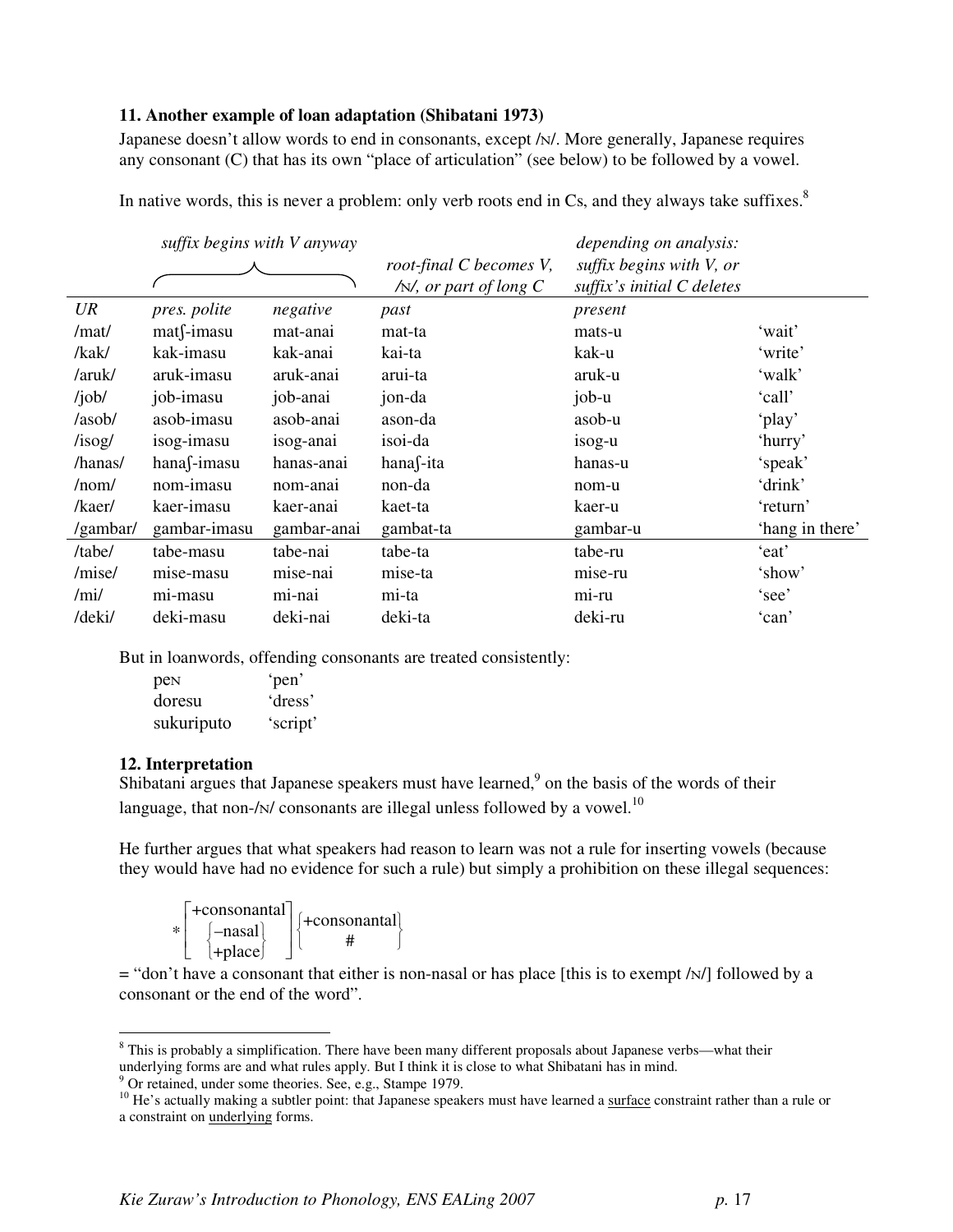*Place* is a cover term for any constriction occurring in the mouth. / $N$  tends to get realized with the place of the following consonant or, before a pause, nasalization of the preceding vowel or a uvular nasal—thus, it has no place of its own and is [–place].

The **curly brackets** {} mean "or".

How the speech community agreed that this prohibition should be obeyed by inserting vowels rather than through, say, deleting consonants, is not resolved here.

# **2.3 Replacing rules with constraints**

# **13. Constraints**

In the 1970s, more and more cases built up in which constraints (forbidden or avoided surface structures) seemed to play a larger role than rules (operations). This led to increasing use of constraints throughout the 1980s, but with no real framework for how they should work.

- How does the grammar indicate which rule to apply to correct a constraint violation? This is especially an issue if the grammar contains multiple rules that could do the job.
- What if two constraints conflict?
- Relatedly, why are some constraints always obeyed and others obeyed only sometimes?
- Can the grammar look ahead to the result of applying a rule to see if it would violate a constraint?

# **14. Optimality Theory**

Optimality Theory (Prince & Smolensky 1993/2004) presented a framework for constraint interaction that eliminated rules entirely (or at least, made their role trivial).

- All possible rules (delete, insert, replace, maybe others too) are applied to the underlying representation (also called **input**) to create a set of (infinitely many) candidate surface forms, also called **output candidates**
	- $\circ$  /skript/  $\rightarrow$  {skript, sukuriputo, ki, ...}
- A list of constraints chooses the best candidate(s)—we can use tricks like manipulating regular expressions to deal with the infinite size of the candidate set.
- The highest-ranked constraint picks out the candidates that do best on it, then passes those to the next constraint (etc.).
- Some of the constraints are **markedness constraints** (like the constraint above), which penalize certain surface structures. Others are **faithfulness constraints**, requiring the underlying form (input) and surface form (output) to be similar in various ways.
- A **tableau** is a common device for illustrating the competition among candidates—obviously, only a finite subset of the candidates can be listed.

|                  | /skript/     | $\pm$ consonantal<br>  + consonantal<br>$-$ nasal<br>*<br>#<br>$+$ place | DON'T<br><b>DELETECS</b> | DON'T<br><b>CHANGECS</b> | DON'T<br><b>ADDVS</b> |
|------------------|--------------|--------------------------------------------------------------------------|--------------------------|--------------------------|-----------------------|
| $\mathcal{F}$ a  | [skript]     | ****                                                                     |                          |                          |                       |
| b                | [sukuriputo] |                                                                          |                          |                          | ****                  |
| C                | [ki]         |                                                                          | ****                     |                          |                       |
|                  | [kin]        |                                                                          | $*(1)**$                 | $*(!)$                   |                       |
| $\boldsymbol{e}$ | [skuriputo]  | $*1$                                                                     |                          |                          | ***                   |
|                  | [skripto]    | ***                                                                      |                          |                          | $\ast$                |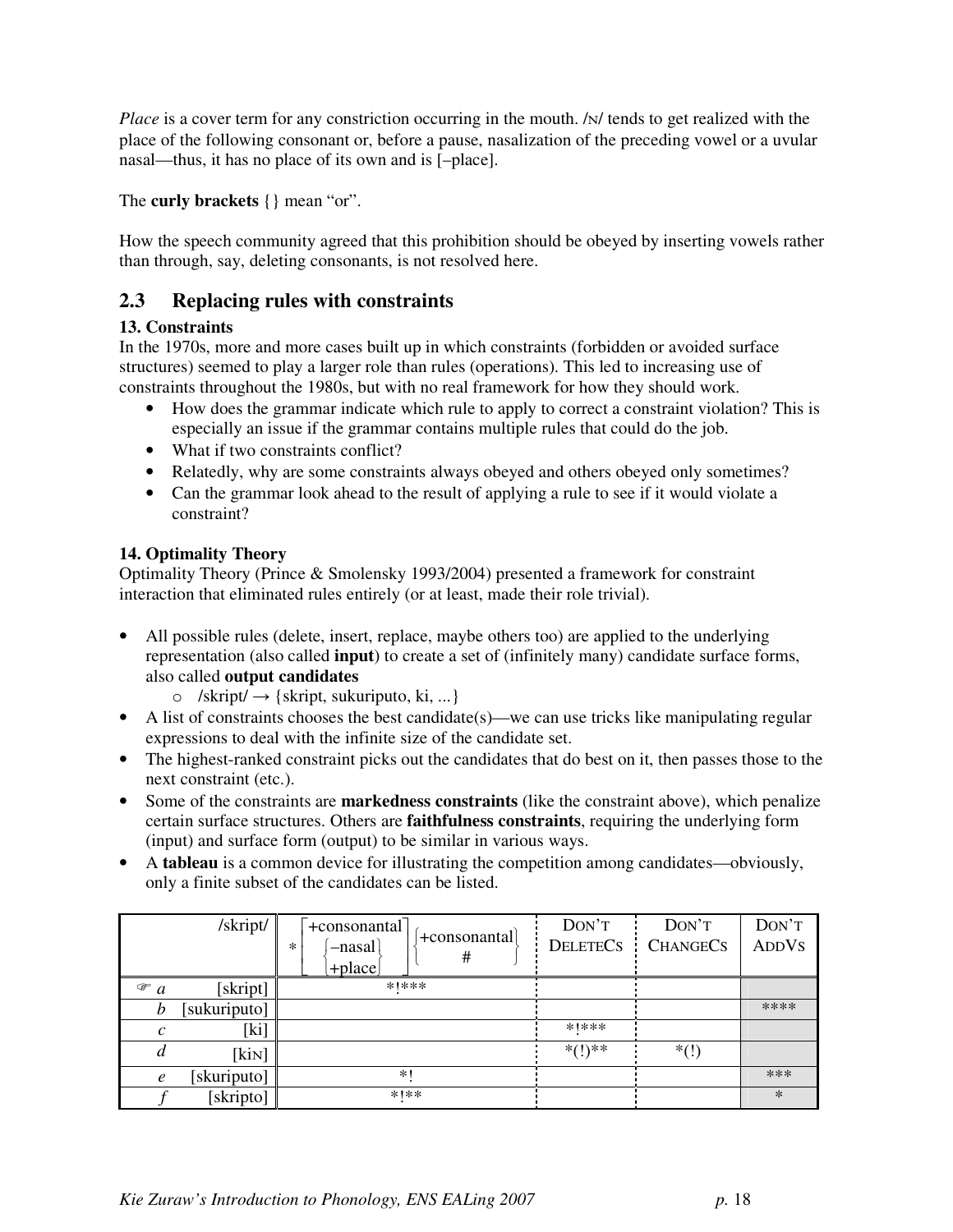### **15. Reading a tableau**

- A pointing finger  $(\mathcal{F})$ , arrow, or something similar indicates the winning candidate—this is the actual output (surface form).
- Highest-ranked constraints are on left.
- The number of asterisks  $(*)$  in a cell indicates how many times that candidate violates that constraint.
- An exclamation mark goes after an asterisk that takes a candidate out of the competition.
- A cell is shaded to indicate that it doesn't matter—how well or badly that candidate does on that constraint won't affect the outcome (because the candidate has already been ruled out or the winner has already been chosen).
- The names of constraints that I've used above aren't standard.
- The dashed line above mean we can't determine the ranking of the top three constraints—for all the data that we have, the result is the same regardless of the ranking.
- Not everyone does this, but I put some exclamation marks in parentheses: we don't know which violation takes candidate *d* out of the competition, because we don't know the ranking of the constraints.

If you want to read phonological literature, you'll need familiarity with (at least!) both rules and OT.

# **16. Another example with OT**

Let's try Russian final devoicing together.

# **2.4 Learn more**

- Issues in interpreting loan adaptation
	- o See Peperkamp (in press) and the papers cited therein.
- Optimality Theory (OT)
	- o The original proposal is in Prince & Smolensky 1993/2004.
	- o Kager 1999 is a textbook on OT.
	- $\circ$  Of course, OT is not the only way that constraints could interact! See the references in the first chapter of Prince & Smolensky for alternatives. See especially harmonic grammar, which you can read about in Smolensky & Legendre 2006.
	- o How can we deal, algorithmically, with the infinite candidate set? Most of the work in this area uses finite-state automata. A good reading list would be Eisner 1997 (generation), Eisner 2002 (comprehension), Riggle 2004 (various new algorithms, including a way to make the candidate set finite), Albro 2005 (application of computationally implemented OT to the phonology of a whole language [Malagasy]).
	- o For useful software, visit Jason Riggle's Language Modeling Lab (clml.uchicago.edu) and Bruce Hayes's OTSoft page (www.linguistics.ucla.edu/people/hayes/otsoft)—OTSoft is more user-friendly but less flexible.
- Albro, Daniel (2005). Studies in computational Optimality Theory, with special reference to the phonological system of Malagasy. UCLA dissertation. (available at www.linguistics.ucla.edu/people/grads/albro/diss.pdf)
- Eisner, Jason. 1997. Efficient generation in primitive Optimality Theory. Proceedings of the ACL 35.
- Eisner, Jason. 2000. Directional constraint evaluation in Optimality Theory. In COLING 2000.
- Kager, René (1999). *Optimality Theory*. Cambridge: Cambridge University Press.
- Peperkamp, Sharon (in press) A psycholinguistic theory of loanword adaptations. *Proceedings of the 30th Annual Meeting of the Berkeley Linguistics Society*, held in 2004. (available at www.ehess.fr/centres/lscp/persons/peperkamp/BLS30.pdf)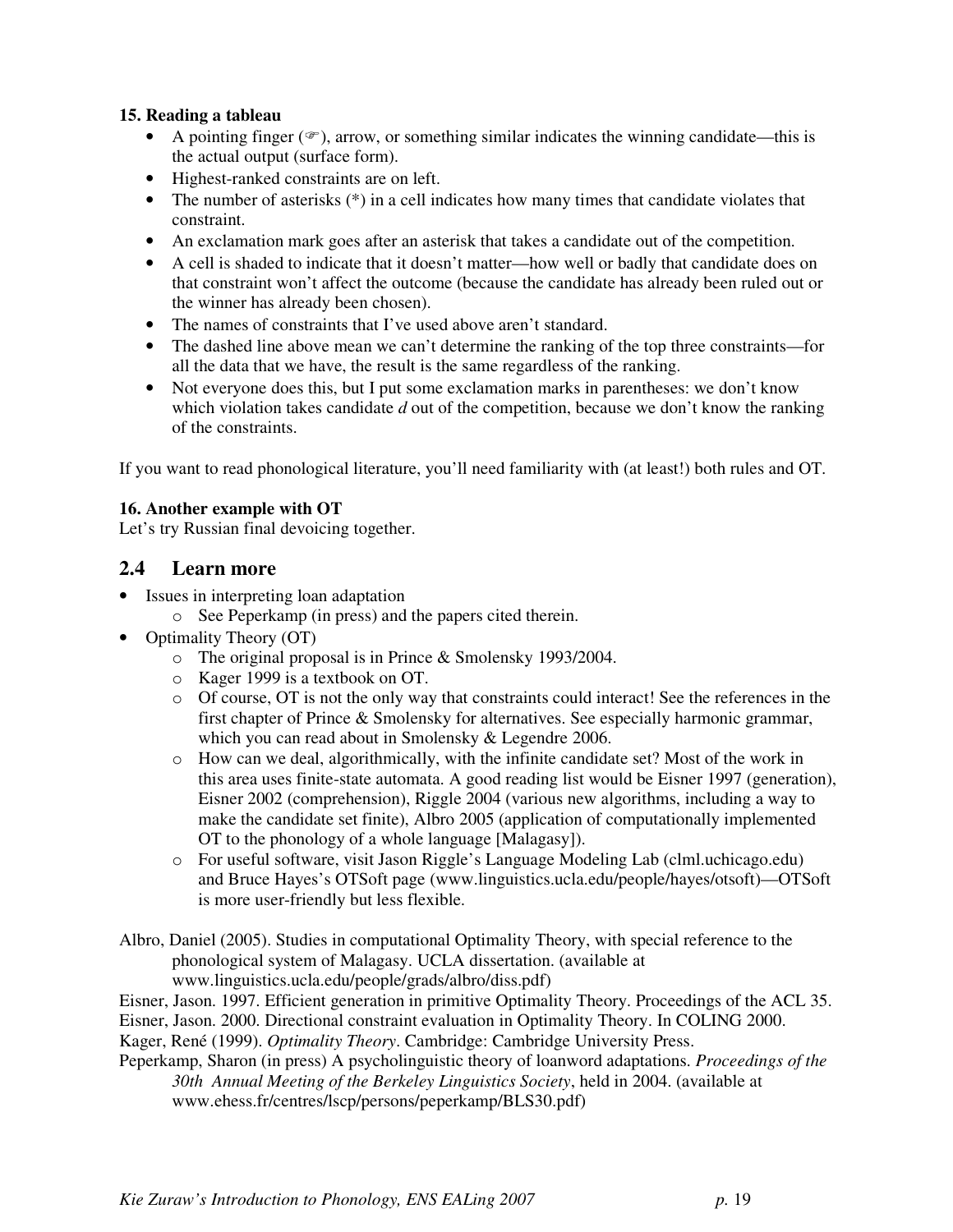- Prince, Alan, and Paul Smolensky (1993/2004). *Optimality Theory: constraint interaction in generative grammar.* Originally a ms., Rutgers University and University of Colorado, Boulder. Later published by MIT Press. (available at roa.rutgers.edu/view.php3?id=845)
- Riggle, Jason (2004). Generation, recognition, and learning in finite-state Optimality Theory. UCLA dissertation. (available at hum.uchicago.edu/~jriggle/riggleDiss.html)
- Smolensky, Paul & Géraldine Legendre (2006). *The Harmonic Mind: From Neural Computation To Optimality-Theoretic Grammar.* Vol. 1: Cognitive Architecture; Vol. 2: Linguistic and Philosophical Implications. MIT Press.

# **2.5 References**

Berko, Jean (1958). The child's learning of English morphology. *Word* 14: 150-177.

Kenstowicz, Michael & Charles Kisseberth (1979). *Generative phonology*. San Diego: Academic Press.

- Prince, Alan, and Paul Smolensky (1993/2004). *Optimality Theory: constraint interaction in generative grammar.* Originally a ms., Rutgers University and University of Colorado, Boulder. Later published by MIT Press.
- Shibatani, Masayoshi (1973). The role of surface phonetic constraints in generative phonology. *Language* 49: 87-106.

Stampe, David. (1979). *A dissertation on natural phonology.* New York: Garland.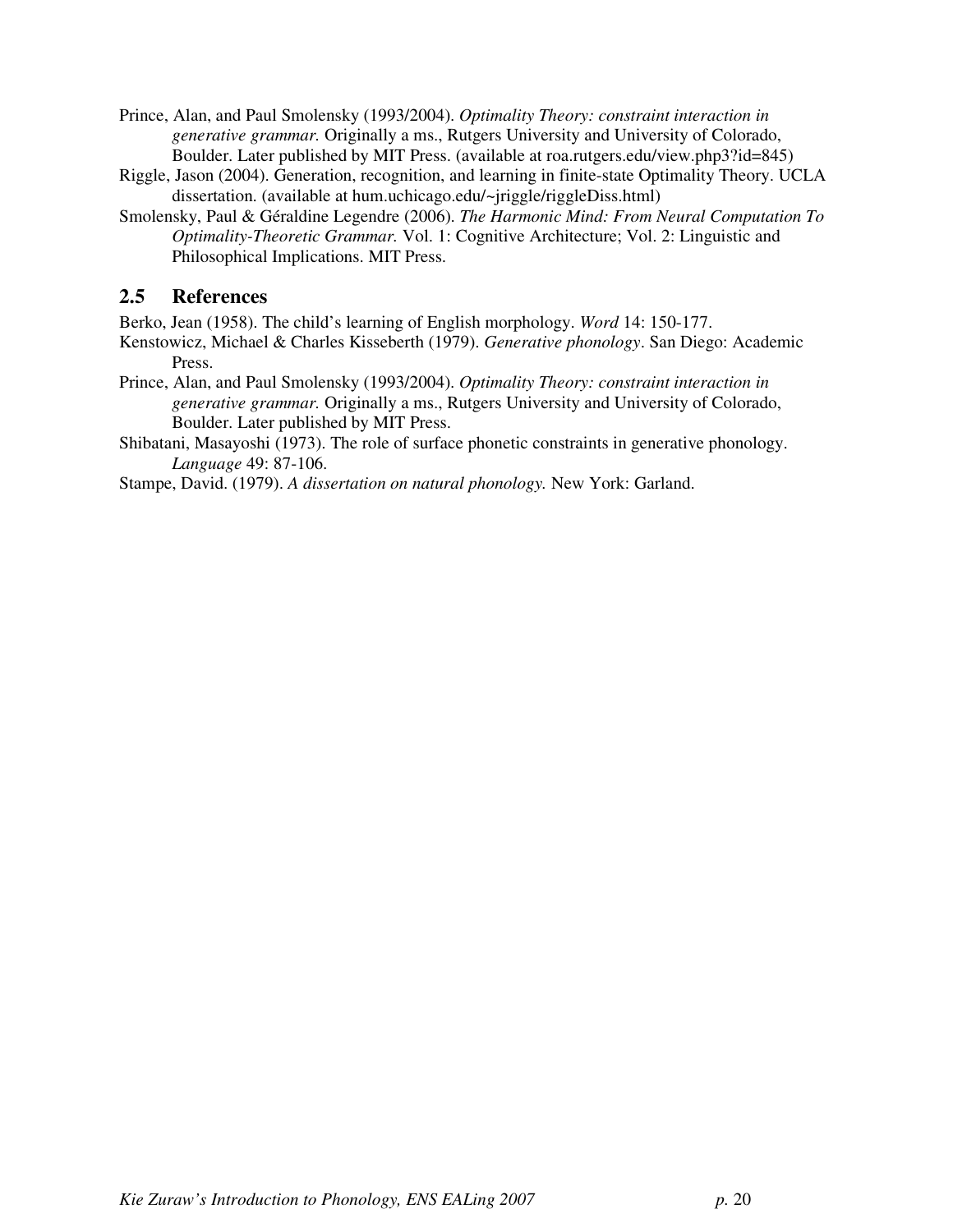# **Day 3: Methods for investigating explanatory adequacy**

# **1. Review**

An **observationally adequate grammar** accepts the utterances that a typical speaker has been exposed to.

A **descriptively adequate grammar** behaves the same as a typical speaker when confronted with novel utterances.

An **explanatorily adequate theory** generates a descriptively adequate grammar, given a set of typical learning data.

Last time we saw some methods that have been used to try to discover what generalizations speakers have extracted from their learning data, and thus to achieve descriptive adequacy.

# **2. Moving towards explanatory adequacy**

We saw evidence that English speakers know generalizations like "use the [27] form of the plural after sibilants". So, our grammar for English should include that somehow.

This also tells us something about the theory of learning: learners must be capable of extracting that regularity—for the English data, they prefer a grammar with "use the [z] form of the plural after sibilant" to a grammar without it.

But it doesn't tell us anything about whether learners prefer a generalization like "use the [az] form of the plural after sibilants" to a generalization like "use the [z] form of the plural after *non*sibilants", because the second generalization is not available in the English data.

How can we discover what generalizations are preferred (if any!)?

### **3. Typology?**

Chomsky & Halle 1968 ("SPE") proceed according to this logic:

- Assume that languages change because members of one generation learn a slightly different grammar from the grammar that generated the data they were exposed to.
- Further assume that these changes involve learners constructing a more-preferred grammar than what would be strictly consistent with the learning data.
- Therefore, if a certain phonological phenomenon is predominant cross-linguistically, it must be because learners prefer it (and therefore have introduced it into many languages).
- Thus, we can tell what learners prefer by inspecting cross-linguistic tendencies.

For example, if there are lots of languages that have both voiced and voiceless obstruents at the ends of words, and lots of languages that devoice obstruents at the ends of words, but no (or almost no) languages that voice obstruents at the ends of words, then final devoicing must be preferred over final voicing.

### **4. Problems with this view**

See Blevins 2004 and references therein—Ohala (1992 and many others) is also an important author on this point.

Blevins's main points (for our purposes) are

• There are examples of languages that run counter to the cross-linguistic tendency in some way. This means that the tendency reflects at most a preference among learners, not the impossibility of the counter-typological pattern (we would not want a theory that completely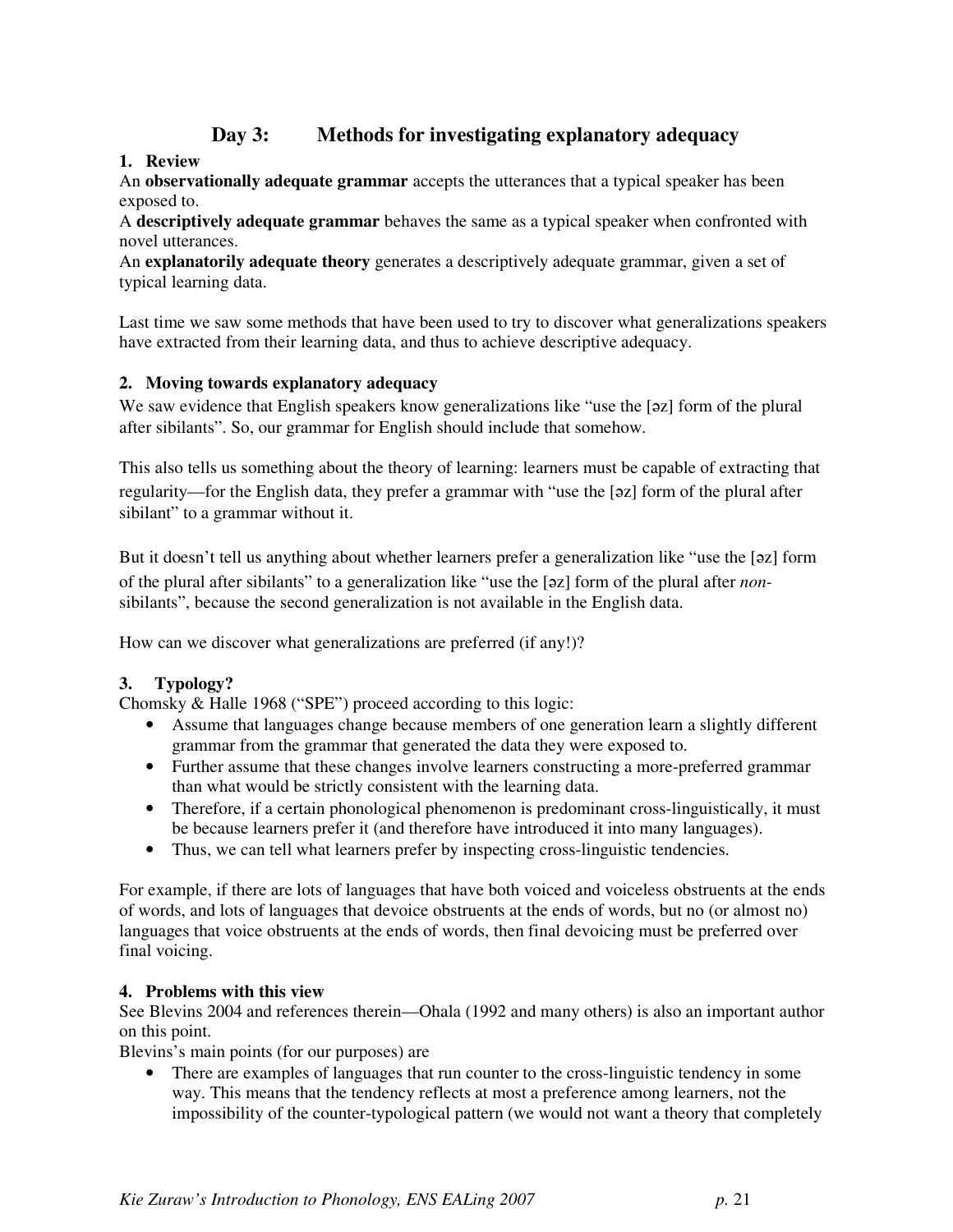rules out word-final voicing if some languages have it—see Yu 2004 for a language that, though a series of diachronic changes, ended up with final voicing).

• Cross-linguistic tendencies can often be explained without recourse to learner preferences. This doesn't mean we can conclude that learners don't have preferences, just that typology alone isn't evidence for such preferences.

The clearest cases of explaining cross-linguistic tendencies without recourse to learner preferences come from patterns that plausibly result from learners simply mis-hearing sounds.<sup>11</sup>

Suppose that the acoustic cues to obstruent voicing are weaker in final position than elsewhere because of the lack of a following vowel or sonorant. (This is not the reason usually cited for final devoicing, but it's plausible: an obstruent's voicing affects the pitch of the following sound, and "voicing" is often really lack of delay in voicing the following sound.)

Speaker produces  $/ab$   $\rightarrow$  [ab] 'cat', but learner hears [ap] Speaker produces  $/ab + o/ \rightarrow [abo]$  'cats', and learner hears [abo]

 $\Rightarrow$  Learner has (mis)learned that there is an alternation  $ap \sim ab$ -*o*.

But nothing in this scenario requires the learning function to prefer final devoicing. The learner could be just as capable of learning an alternation [ip+i], [ib] (final voicing)—but because there is no reason to mis-hear things in this way, learners would be very unlikely to innovate a final-voicing pattern. Thus, we see little final voicing cross-linguistically.

### **5. Investigating learner preferences**

It's a computational necessity that the learner have *some* preferences/biases, even if they are very boring. For example, the learner might be hard-wired to only memorize lists of word-pairs (*cat-cats*, *dog-dogs*, etc.). Or, the learner might require a certain number of examples before extracting a generalization.

But does the learner have any "substantive" biases—biases that treat sounds not just as algebraic symbols but as having physical content—for instance preferring...

- sounds that are easy to produce
- contrasts to be realized in environments where they're easy to hear
- sound sequences that are easy to plan

?

 $\overline{a}$ 

For the remainder of today, we'll review research into this question.

# **3.1 Processing of native-language rules (Zhang & Lai submitted)**

### **6. Mandarin tone sandhi**

Chinese languages often display a phenomenon known as **tone sandhi**: when two syllables are put together into a word, their tones change:

 $11$  Blevins discusses two other mechanisms, but it is less clear to me how they can account for cross-linguistic tendencies—rather than random drift—without speaker or learner preferences.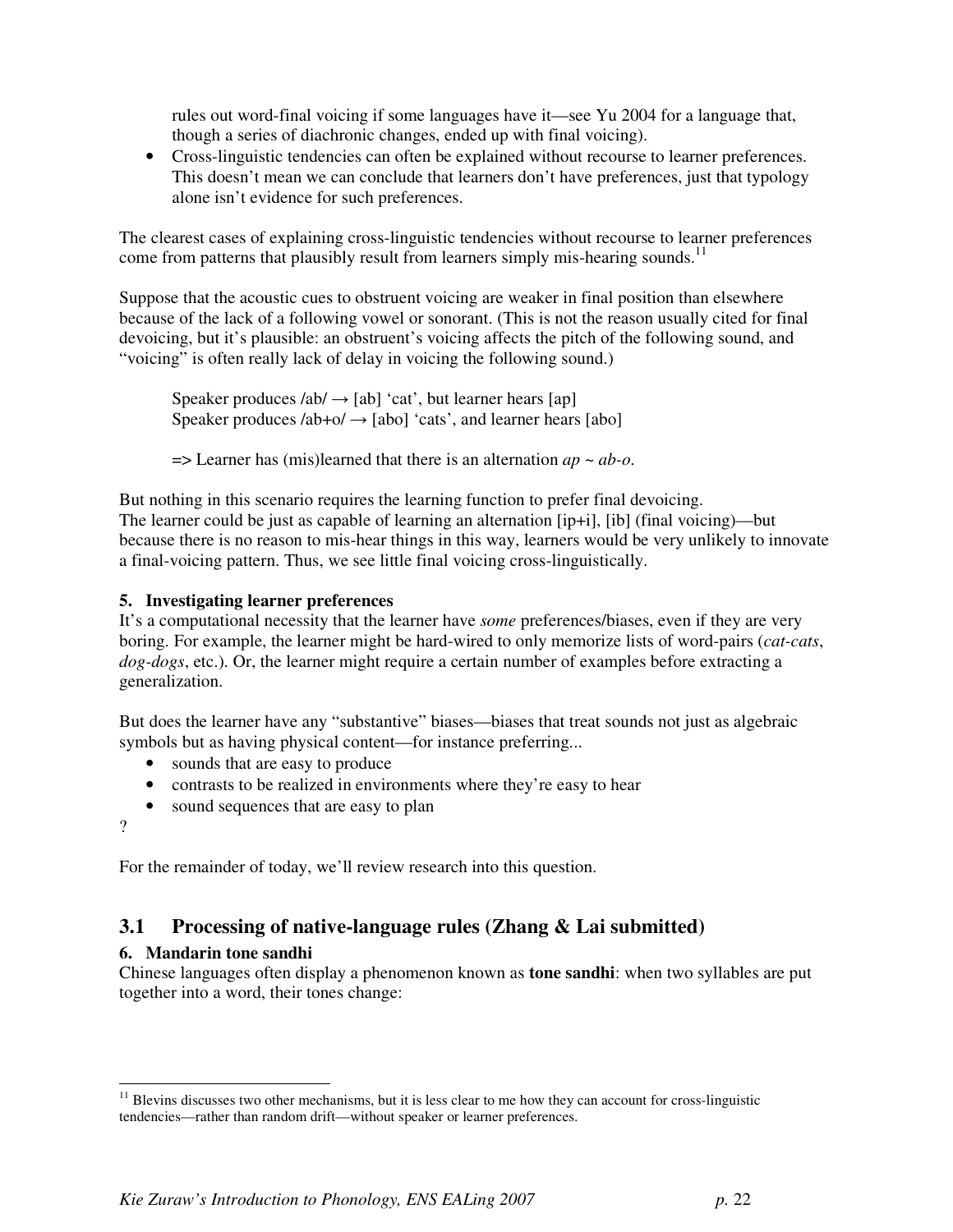#### $(2)$ Mandarin tone sandhi:

| a. $213 \rightarrow 35/$ 213                                         |               |                       |
|----------------------------------------------------------------------|---------------|-----------------------|
| $xaw213$ -teju $213 \rightarrow xaw35$ -teju $213$                   | 'good wine'   |                       |
| $tsan213-lan213 \rightarrow tsan35-lan213$                           | 'exhibit'     |                       |
| b. $213 \rightarrow 21 /$ ___ {55, 35, 51}                           |               |                       |
| $xaw213$ -su55 $\rightarrow$ $xaw21$ -su55                           | 'good book'   |                       |
| $xaw213$ -jən $35 \rightarrow xaw21$ -jən $35$                       | 'good person' |                       |
| $xaw213-k$ <sup>h</sup> an55 $\rightarrow$ xaw21-k <sup>h</sup> an51 | °good-looking | (Zhang $&$ Lai p. 80) |

The numbers represent pitches on a scale from 1 (lowest) to 5 (highest).

### **7. Naturalness**

There are various reasons to think that rule (b) should be "better" than rule (a):

- Both rules simplify a complex contour, so that it is easier to realize in a shorter time (being nonfinal makes the first word shorter)—see Zhang 2002, 2004.
- But (a) also involves raising of pitch, which increases articulatory demands in a short time.
- (b), on the other hand, involves straightforward simplification of the original tone
- (Zhang & Lai discuss other reasons that are too advanced to get into here)

Mandarin speakers use both rules very frequently—but is (b) nevertheless "easier" than (a)?

#### **8. Experimental results**

Zhang & Lai presented Mandarin speakers with a variety of real and "wug" combinations. Subjects hear the two syllables and had to pronounce them as a single word.



Subjects responded more slowly (higher values on vertical axis) when applying rule (a), for all types of words (real and "wug"). (There are other interesting results concerning how the words were produced—see the paper.)

Conclusion: Mandarin speakers have learned both rules, but have more difficulty using the "unnatural" one.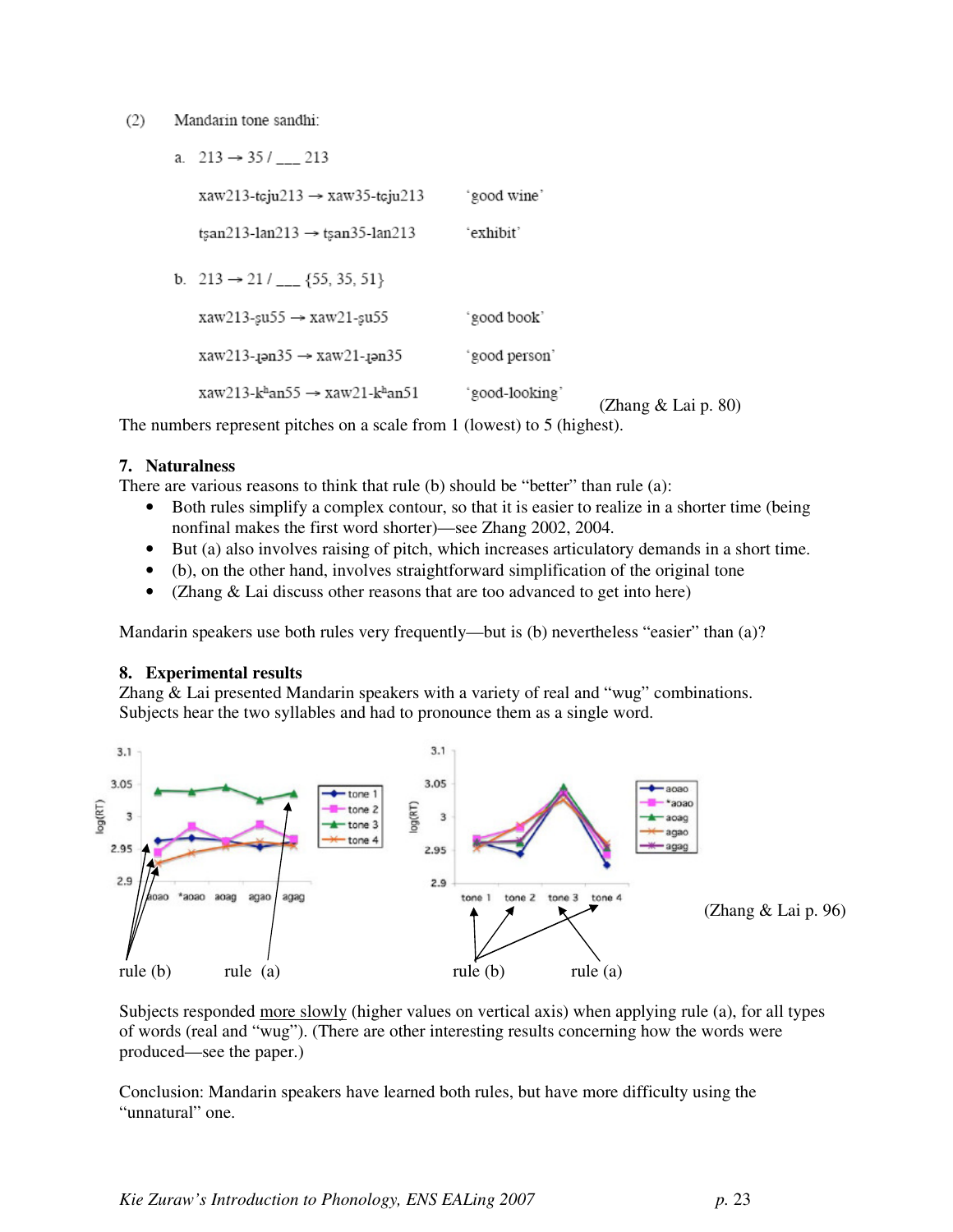# **3.2 Literary invention: imperfect rhyme (Kawahara 2007)**

# **9. Perceptual similarity**

Cross-linguistically widespread phonological phenomena often seem to privilege perceptual similarity (Steriade 2001):

- A contrast is likely to be abandoned in a context where the two phonemes sound too similar (potential example: contrast between voiced and voiceless consonants likely to be abandoned in word-final position)
- Changes needed to satisfy a markedness constraint tend to be perceptually minimal: if there's

a constraint  $*\Bigg\{$ J +voice  $\left\{\nmid \frac{1}{x}, \frac{1}{x} \text{ is a positive constant}\nmid \frac{1}{x}$ , it could be satisfied in many ways, but seems always to be satisfied by devoicing:

|                     | /ab/  | +voice               | DON'T           | DON'T          | DON'T        | DON'T          |
|---------------------|-------|----------------------|-----------------|----------------|--------------|----------------|
|                     |       | ∗⊀<br>#<br>-sonorant | <b>DELETECS</b> | <b>CHANGE</b>  | <b>ADDVS</b> | <b>CHANGE</b>  |
|                     |       |                      |                 | <b>VALUEOF</b> |              | <b>VALUEOF</b> |
|                     |       |                      |                 | [nasal]        |              | [voice]        |
| a                   | [ab]  | $*1$                 |                 |                |              |                |
| $\mathcal{F}$ $b$   | [ap]  |                      |                 |                |              | $*$            |
| $\mathcal{C}$       | [am]  |                      |                 | $*1$           |              |                |
| d                   | [abə] |                      |                 |                | $*1$         |                |
| $\boldsymbol{\rho}$ | [a]   |                      | *1              |                |              |                |

(I'm assuming that [ap] sounds more like [ab] than do [am], [ab], and [a].

• ...similarity plays other roles too, that we won't consider here.

### **10. Knowledge of perceptual similarity?**

To test the claim that these are active learner preferences, rather than results of differential mishearing, we need to establish, at least, that speakers have knowledge of perceptual similarity. (Following work by Steriade 2003 on Romanian imperfect rhymes)

Kawahara gives evidence from imperfect rhymes in Japanese rap lyrics:

(2) Mastermind (DJ HASEBE feat. MUMMY-D & ZEEBRA) kettobase kettobase  $a_{-}$ kick it kick it 'Kick it, kick it' b. kettobashita kashi gettomanee de funkv lyrics with get money 'With funky lyrics, get money'

(Kawahara p. 115)

The claim is that  $([k],[g])$ ,  $([b],[m])$ ,  $([s],[n])$  are relatively similar.

Overall, sounds that belong to more natural classes together occur more often in rhymes: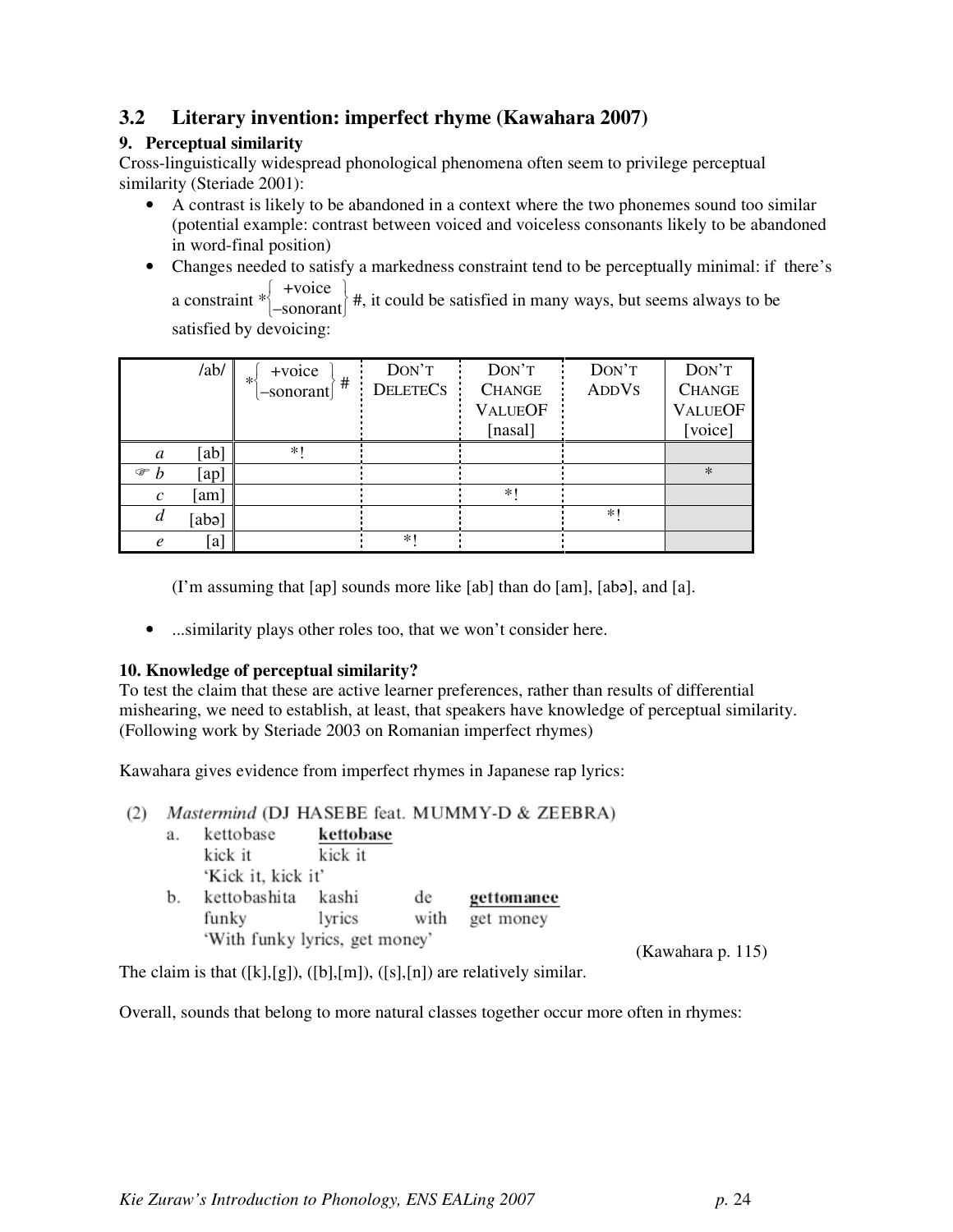

Fig. 2 The correlation between rhymability and similarity calculated based on the number of shared natural classes. The line represents a linear regression line

(Kawahara p. 121)

In particular, sounds that have the same value for [palatal], [continuant], [voice], and [nasal] are especially likely to rhyme.

(There are further interesting results about context.)

Literary invention is attractive to study because more- and less-similar rhymes are all legal within the genre but rap-lyric composers (and other poets) seem drawn to rhymes that are more similar—this preference is presumably not something they have learned explicitly.

# **3.3 Literary invention: alliteration (Minkova 2001, 2003)**

#### **11. Cluster splittability**

There is diverse evidence that languages treat initial *sp*, *st*, *sk* differently from other word-initial consonant sequences like *pl*, *kr*.

*Sp, st, sk* behave as "less splittable"—see Fleischhacker 2002a,b for various types of evidence.

Most famous type of evidence: loanword adaptation and second-language phonology

Farsi: *esparta* 'Sparta' vs. *pelutus* 'Plutus' (Fleischhacker 2002a)

Is there a real preference for grammars that don't split *s{p,t,k}*, or is it just a matter of mis-hearing or mis-articulation?

#### **12. Alliteration**

Minkova gives evidence that speakers have knowledge of this splittability from **alliteration**, a poetic device common in Middle English (and many other traditions):

CONTIGUITY in OE (sp-, st-, sk-) sca $\partial$ an scirhame / to scipe foron<sup>1</sup> Beo 1895 stopon styrnmode, / stercedferhôe<sup>2</sup> Judith 227 and  $\pi$ æt spere sprengde, /  $\pi$ æt hit sprang ongean<sup>3</sup> Maldon 137 (Minkova 2001 p. 1)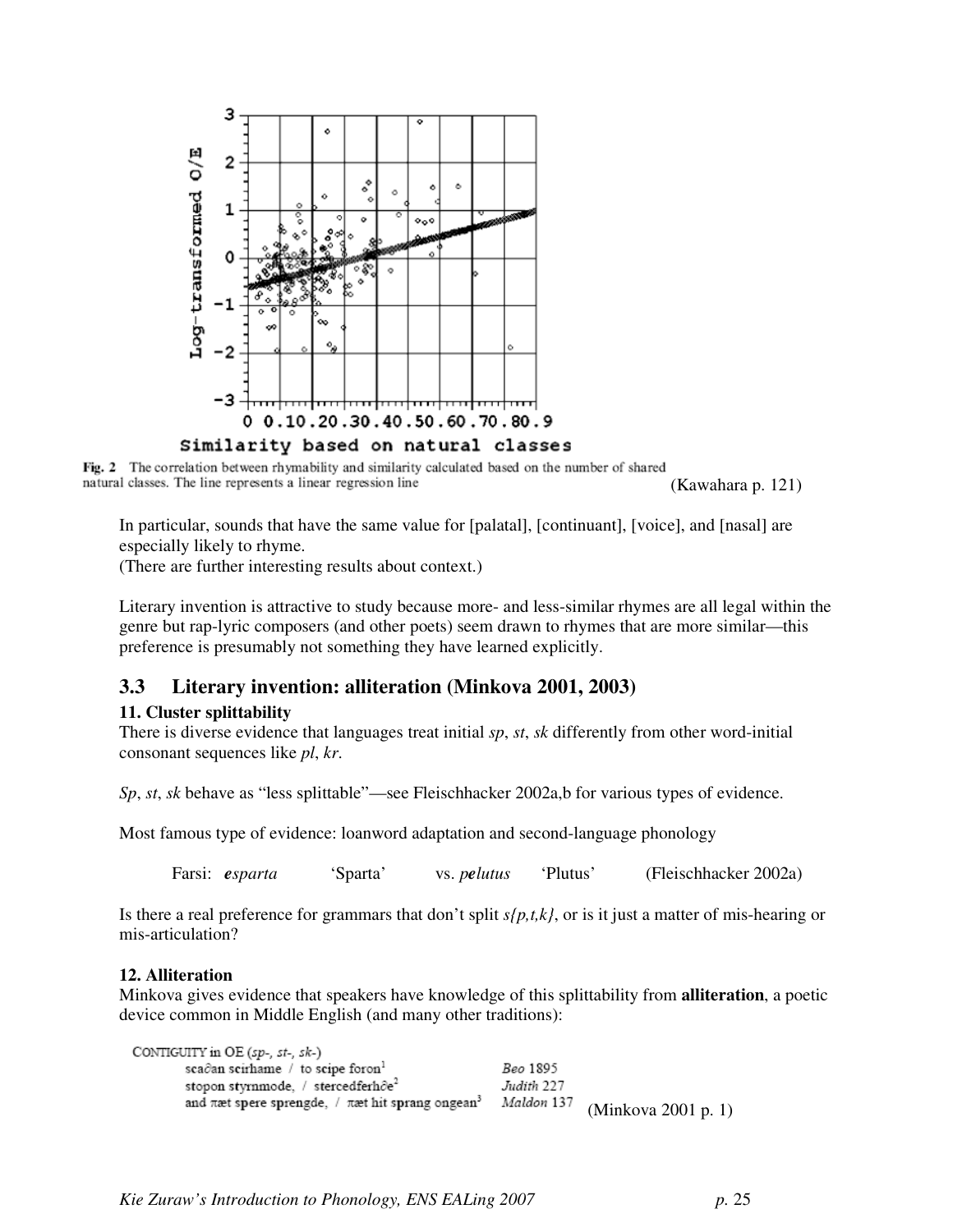When words that start with 2 or more consonants alliterate, sometimes the whole consonant sequence is repeated (*sc...sc...*), but sometimes poets allow  $C_1C_2$  to alliterate with just  $C_1$  (*sl...s...*):

 $\partial$ urh sli $\pi$ ne ni $\pi$  / sawle bescufan<sup>4</sup> druncen 7 dolhwund. / Næs δa dead πa gyt<sup>5</sup> πe πær baldlicost / on πa bricge stop<sup>6</sup>

Beo 184 Judith 107 Maldon 78 (Minkova 2001 p. 1)

#### **13. Cluster differences in alliteration**

Minkova examines how often different clusters are kept together, and finds that *s{p,t,k}* are kept together more than other sequences.



As with Japanese imperfect rhyme, this is interesting because it results from poets' exercising their freedom within a tradition that allows both kinds of alliteration.

# **3.4 Artificial language learning**

#### **14. Artificial language learning**

This is a burgeoning field: experimenters expose subjects (infant, child, or adult) to the output of some invented grammar, and then try to discover what the subjects have learned. The studies that are relevant here are those that compare two different grammars to see which is easier for subjects to learn.

Some of this research is conducted locally at the LSCP (www.ehess.fr/centres/lscp/index.html)— Peperkamp & Dupoux (in press); Peperkamp, Skoruppa & Dupoux (2006).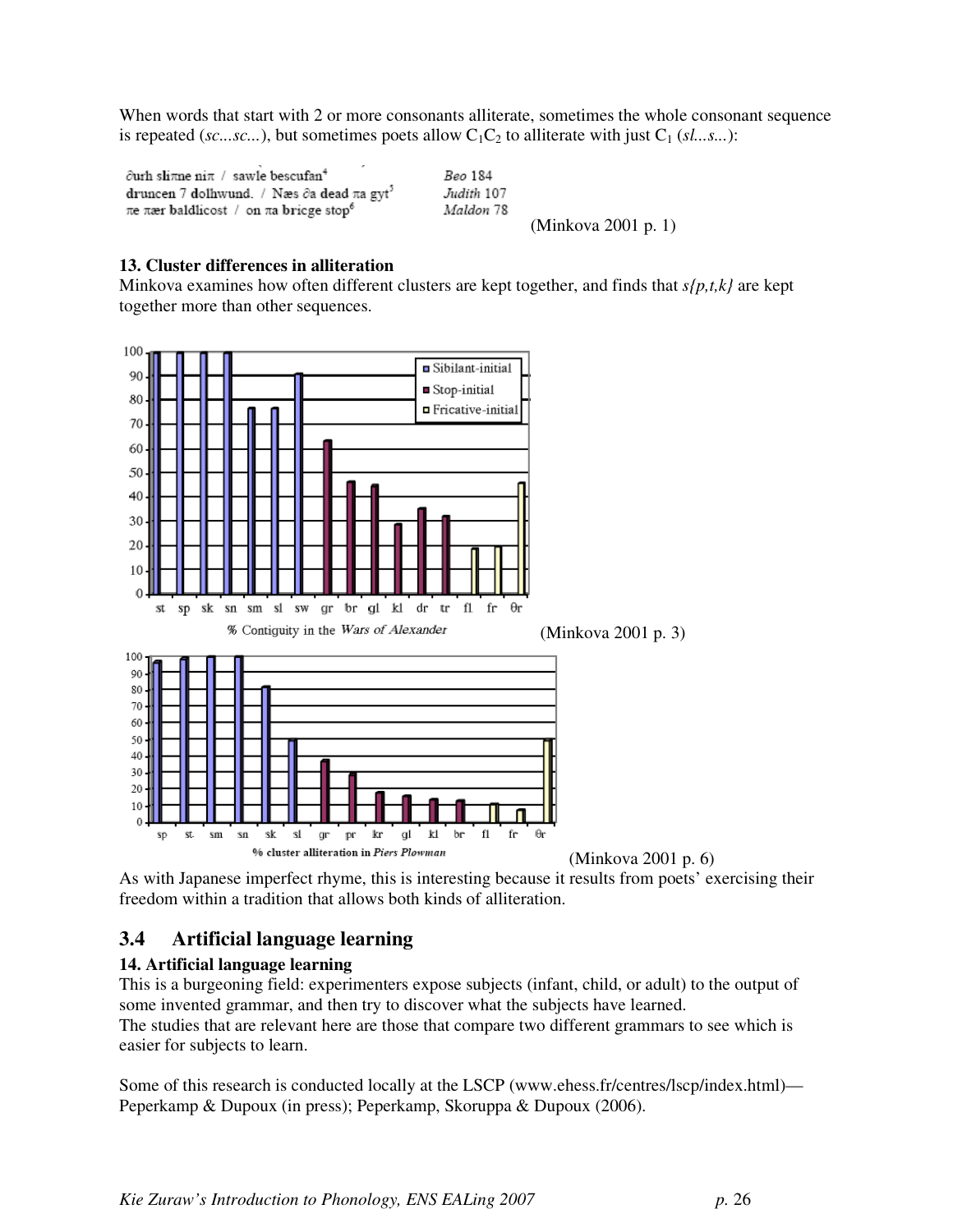# **15. An example where the phonology is simple: Wilson 2003**

Two grammars:

| $(1)$ a. | Consonant harmony |  |
|----------|-------------------|--|
|          |                   |  |
|          |                   |  |

|    | dume<br>binu | dumena<br>binuna     | tuko<br>dige | tukola<br>digela | suto<br>dabu | sutola<br>dabula |
|----|--------------|----------------------|--------------|------------------|--------------|------------------|
| b. |              | "Random" alternation |              |                  |              |                  |
|    | dume         | dumela               | tuko         | tukona           | suto         | sutola           |
|    | binu         | binula               | dige         | digena           | dabu         | dabula           |

(Wilson p. 101)

In Language A, the "suffix" appears as *–na* iff the preceding consonant is also [+nasal]. In Language B, the suffix appears as *–na* iff the preceding consonant is [velar] (*k* or *g*).

Language A is more typical of what we see cross-linguistically.

### **16. Experimental results**

Wilson exposed some subjects to words from Language A and other subjects to words from Language B.

Subjects were then presented with new words and asked whether they had seen them in the previous portion of the experiment.

=> Subjects exposed to Language A—the "natural" one—were more likely to say "yes" to words that they hadn't actually seen before, but that followed the pattern.



=> Language A speakers have learned the rule better.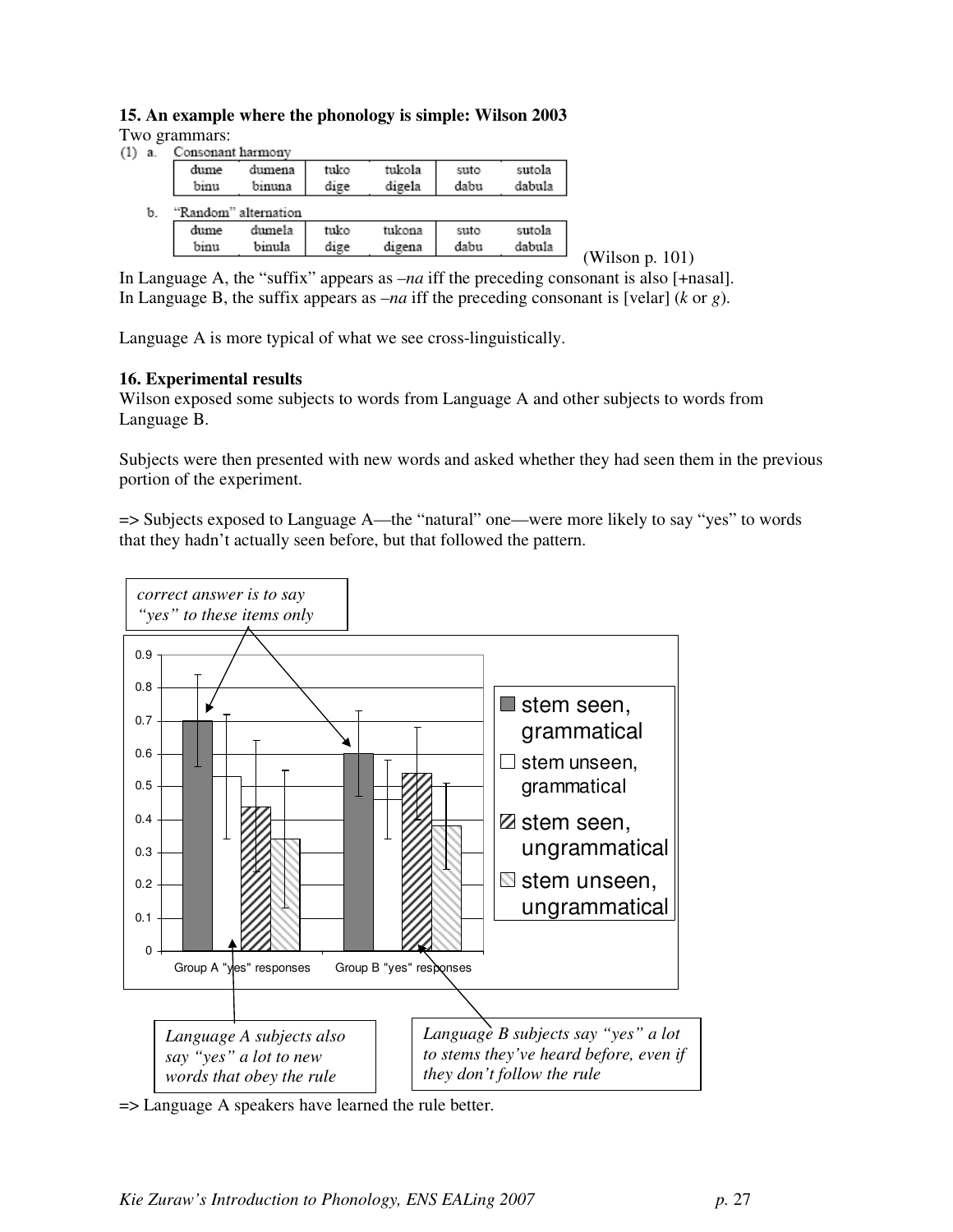# **3.5 Conclusions**

Though research into which grammars are "better" is still somewhat scarce, we're starting to get some evidence, from various sources, about

- what people know (independent of the direct evidence from their language)
- how people apply that knowledge so that some grammars are preferred over others.

# **3.6 References**

Chomsky, Noam, and Morris Halle 1968. *The sound pattern of English*. Cambridge, MA: MIT Press. Blevins, Juliette (2004). *Evolutionary phonology: the emergence of sound patterns.* Cambridge: Cambridge University Press.

Fleischhacker, Heidi 2002a. Cluster-dependent epenthesis asymmetries. UCLA Working Papers in Linguistics 7, Papers in Phonology 5.71-116.

Fleischhacker, Heidi 2002b. Onset transfer in reduplication. Los Angeles: UCLA ms.

- Kawahara, Shigeto (2007) Half rhymes in Japanese rap lyrics and knowledge of similarity. *Journal of East Asian Linguistics (JEAL)* 16.2.
- Minkova, Donka (2001). Testing CONTIGUITY in Middle English alliteration. Handout from talk presented at the 15<sup>th</sup> ICHL, Melbourne. (available at www.english.ucla.edu/faculty/minkova/Handout\_Melbourne.pdf)
- Minkova, Donka 2003. Alliteration and sound change in Early English verse. Cambridge Studies in Linguistics 101. Cambridge: Cambridge University Press.
- Peperkamp, S. and Dupoux, E. (in press). Learning the mapping from surface to underlying representations in an artificial language. In J. Cole & J. Hualde (eds.) *Laboratory Phonology IX*.
- Peperkamp, S., K. Skoruppa & E. Dupoux (2006) The role of phonetic naturalness in phonological rule acquisition. In: D. Bamman, T. Magnitskaia & C. Zaller (eds.) *Proceedings of the 30th Annual Boston University Conference on Language Development*. Somerville, MA : Cascadilla Press, 464-475.
- Steriade, Donca 2001. The phonology of perceptibility effects: the P-map and its consequences for constraint organization. Cambridge, MA: MIT, ms.
- Steriade, Donca 2003. Knowledge of perceptual similarity and its uses: evidence from half-rhymes. In Solé, Recasens & Romero, 363-366.
- Wilson , Colin (2003). Experimental investigation of phonological naturalness. In *Proceedings of WCCFL 22*.
- Yu, Alan (2004). Explaining final obstruent voicing in Lezgian: Phonetics and history. *Language* 80: 73-97
- Zhang, Jie & Yuwen Lai (submitted). Testing the role of phonetic naturalness in Mandarin tone sandhi. Also in *Kansas Working Papers in Linguistics*, Vol. 28 (2006): 65-126. (available at www2.ku.edu/~ling/faculty/Dr\_Zhang/wug-mandarin-KWPL-2006.pdf)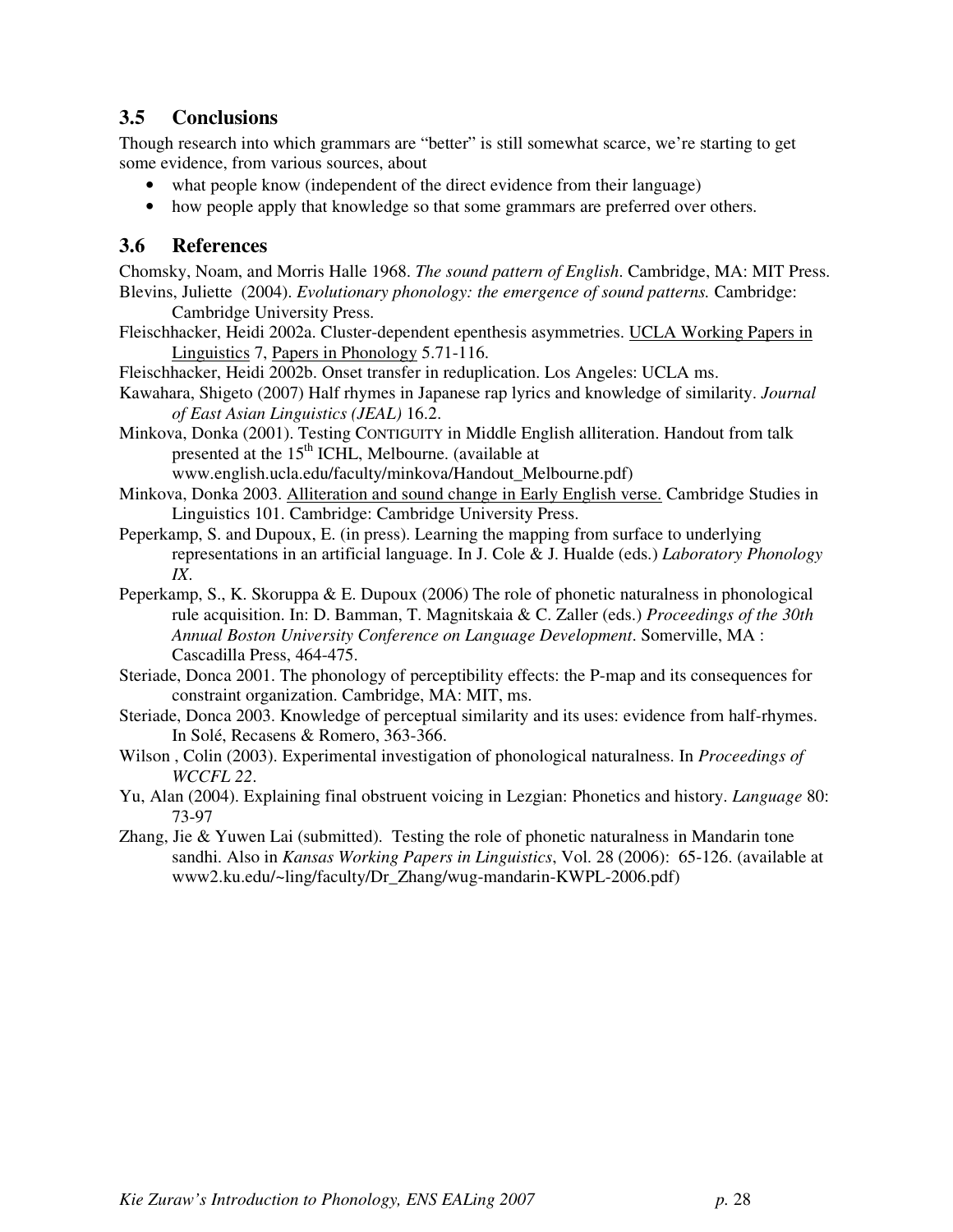# **Day 4: Towards explanatory adequacy**

# **1. Review**

An **observationally adequate grammar** accepts the utterances that a typical speaker has been exposed to.

A **descriptively adequate grammar** behaves the same as a typical speaker when confronted with novel utterances.

An **explanatorily adequate theory** generates a descriptively adequate grammar, given a set of typical learning data.

- We've seen some methods that have been used to try to discover what generalizations speakers have extracted from their learning data, and thus to achieve descriptive adequacy.
- We've seen methods for trying to discover what makes one grammar better than another—out of all the observationally adequate grammars imaginable, why do learners pick the ones they do (the descriptively adequate grammars)?

To end, we'll look at some ideas of what a learning function might look like, so that it can display the same grammar preferences that real learners do.

# **2. Chomsky & Halle 1968 ("SPE")**

- SPE did not propose an explicit learning procedure.
- It did, however, propose that the learner should choose the "simplest" grammar consistent with the learning data (or actually, as we'll see, the learner should prefer simplicity sometimes even at the expense of accuracy).
- Thus, learners' choices (as reflected, it was hoped, in typology), would give evidence as to what counts as simple.
- This can render the notion "simplicity" circular, so maybe better to just say that the learner chooses the "best" grammar, and studying the learner's choices will tell us what counts as good.

# **4.1 Trading off goodness against accuracy: Martin 2007a**

### **3. Facts to be accounted for**

- English does not allow double consonants ("**geminates**") within a morpheme: there can be no minimal pair [hæpi]/[hæppi].
- English does allow double consonants in compounds and affixed words: *no[nn]egotiable*, *sou[ll]ess*, *boo[kk]ase*.
- Martin discovered, however, that geminates are less common than would be expected by chance—that is, there are not as many words like *bookcase* as expected:



(Martin 2007b)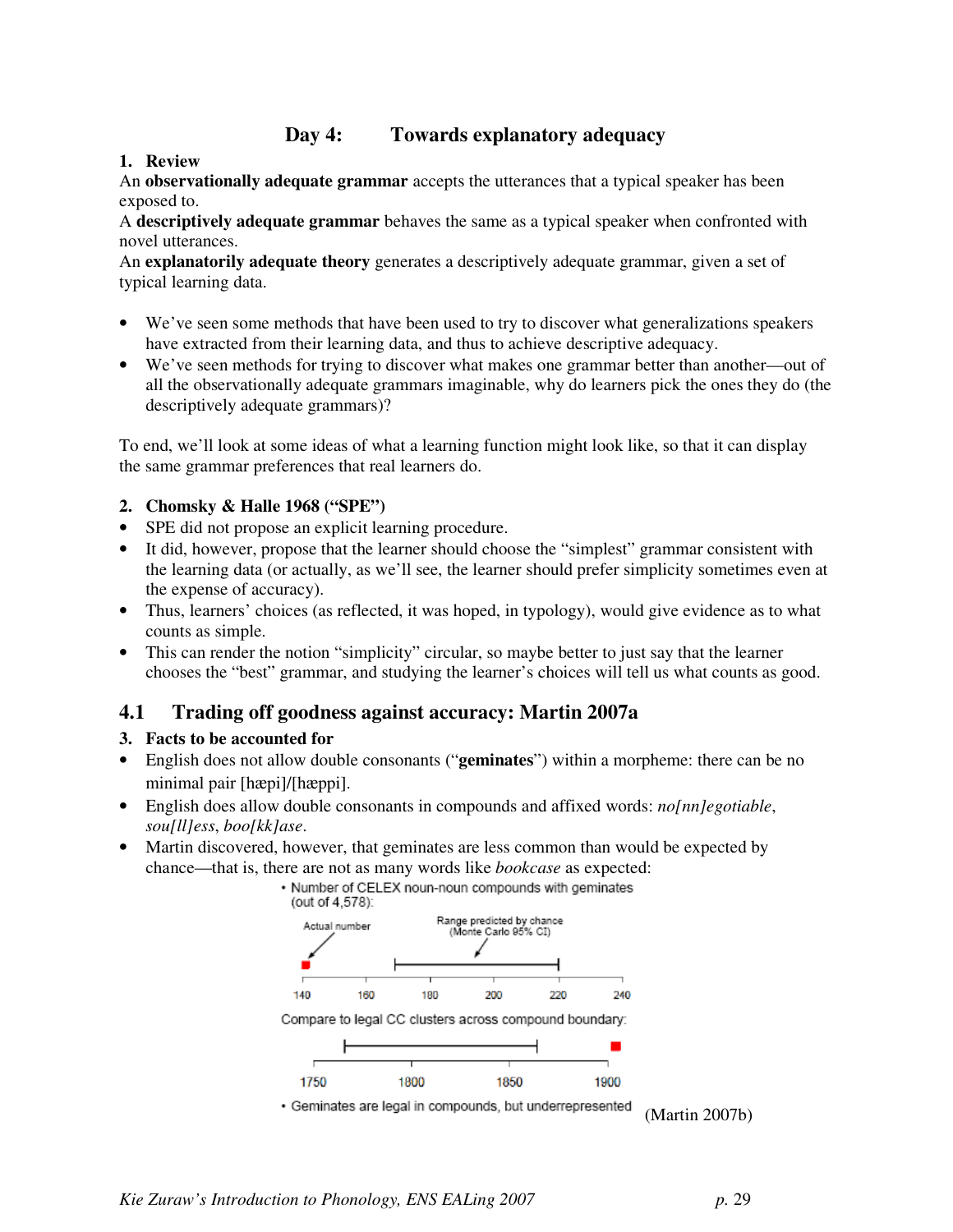Martin discovered similar compound underrepresentation for sibilant harmony in Navajo and vowel harmony in Turkish.

### **4. Martin's approach**

It's easy to construct a learner that can learn these facts. What Martin set out to do was construct a learner that, presented with no bias in compounds, will learn a bias anyway.

### **5. Martin's toy language—contains only two sounds**

. The training data consists of biconsonantal clusters of [p] and [t]. with an optional morpheme boundary:

| Cluster | Structure    | Number of<br>examples |               |
|---------|--------------|-----------------------|---------------|
| рt      | monomorpheme | 2000                  |               |
| tp      | monomorpheme | 2000                  |               |
| p+t     | compound     | 1000                  | No bias in    |
| t+p     | compound     | 1000                  | training data |
| p+p     | compound     | 1000                  |               |
| t+t     | compound     | 1000                  |               |

· Tautomorphemic geminates [pp], [tt] do not occur in training data, but heteromorphemic geminates occur freely

(Martin 2007b)

#### **6. Constraints available to learner**

#### **Structure-sensitive constraints:**

- \*pp no geminates within morpheme
- \*tp no non-geminate clusters within morpheme
- \*p+p no geminates across morpheme boundary
- \*t+p no non-geminate clusters across morpheme boundary

#### **Structure-blind constraints:**

\*p(+)p no geminates

 $\text{H}(+){\text{p}}$  no non-geminate clusters (Martin 2007b)

#### **7. Grammar uses Maximum Entropy with a smoothing term**

(See Goldwater & Johnson 2003, Hayes & Wilson accepted and references in both).

Each constraint has a numerical **weight**. A word's **acceptability score** is determined by which constraints it violates, and how heavily weighted those constraints are (it's a lot like OT).

|                  |         | $*$ pp     | *tp                                                         | $*{\rm p}(+)p$ | $*$ t(+)p | $*_{p+p}$ | $*t+p$        | score              |
|------------------|---------|------------|-------------------------------------------------------------|----------------|-----------|-----------|---------------|--------------------|
|                  |         | weight $=$ | weight= $0.13$ weight= $0.03$ weight= $0.00$ weight= $0.00$ |                |           |           | weight= $.00$ |                    |
|                  |         | 4.01       |                                                             |                |           |           |               |                    |
| $\boldsymbol{a}$ | pp      | *          |                                                             | ж              |           |           |               | $=0.02$            |
| $\mathcal{F}$ b  | tp      |            | $\ast$                                                      |                | $\ast$    |           |               | $e^{-0.13} = 0.87$ |
| $\mathcal{C}$    | $p+p$   |            |                                                             | ж              |           | ∗         |               | $=0.96$            |
|                  | $t + p$ |            |                                                             |                | ж         |           |               | $-0.00$<br>00.     |

- *pp* gets a low score, as expected—because \*pp has a big weight
- *tp* gets a high score, as expected—because \*tp has a small weight
- *t+p* gets a high score, as expected
- but  $p+p$  gets a slightly lower score—because  $\binom{p}{p}$  has a non-negligible weight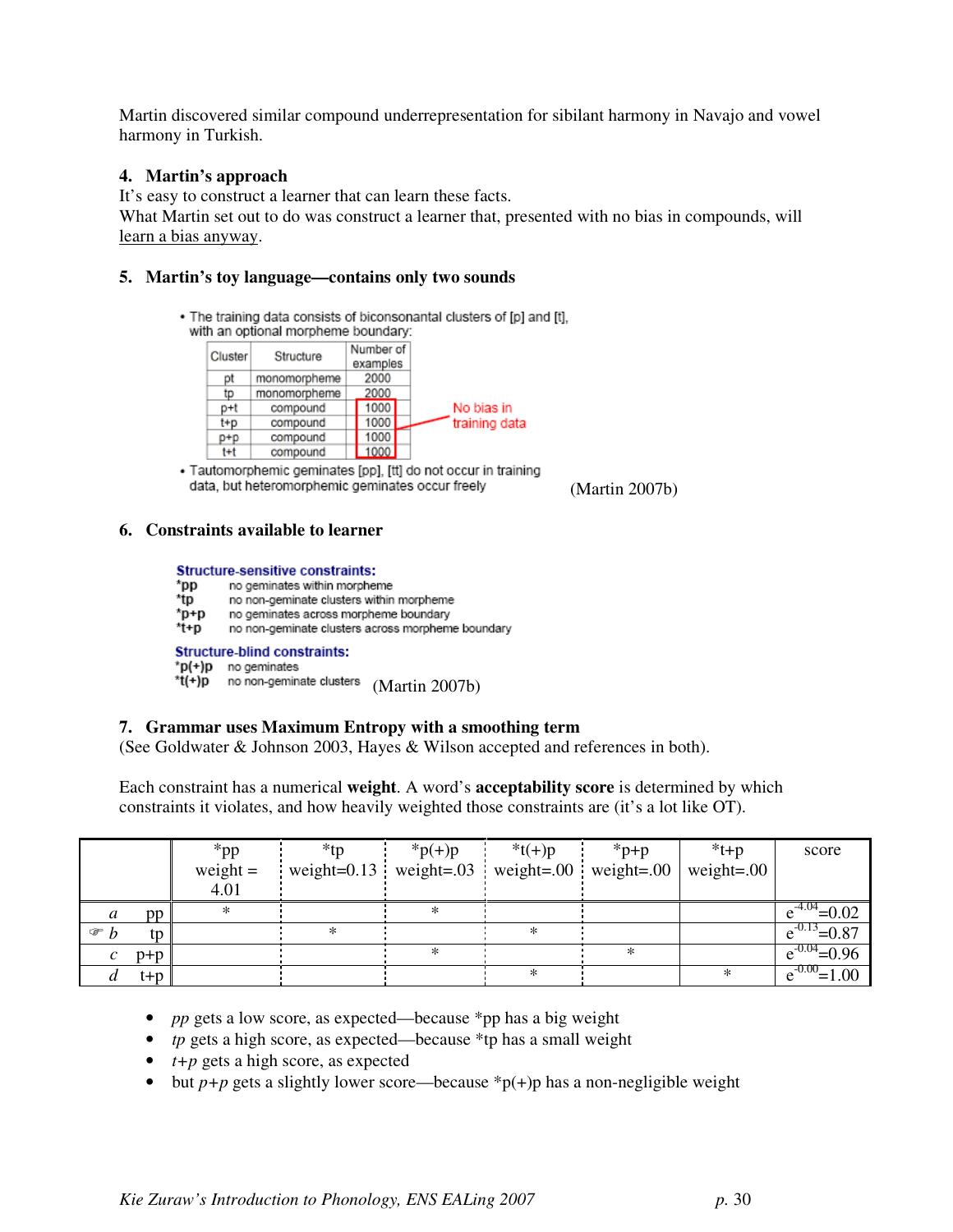### **8. Learning**

How does the learner assign the weights? It attempts to maximize the following equation, which trades off accuracy against "goodness"—goodness, here, is how much the weights deviate from zero:



Because the **smoothing term** uses  $w^2$ , the squared values of the weights, it's better to account for data like the absence of *pp* by spreading the "blame" over two constraints—\*pp and \*p(+)p—than by loading all the blame onto one constraint.

Thus, in the presence of both structure-blind constraints and a smoothing term in the learner, generalizations that are true of one type of word (here, monomorphemes) will "leak" onto other types of word (here, compounds).

### **9. Bias for leakage**

Martin shows that given enough  $p+p$ , the learner can learn that geminate compounds are good (even, better than non-geminate compounds), but if monomorphemes lack geminates, there is always a bias against geminates in compounds.

(E.g., to learn that  $p+p$  and  $t+p$  are equally good, the learner must see nearly 60%  $p+p/40\%$   $t+p$ .)

Martin considers other ways that this "leakage" could occur, but what's interesting about this model for us is that it explicitly models how mislearning can result from a tradeoff between accuracy and goodness.

# **4.2 Alternation-learner, with substantive bias: Wilson 2006**

### **10. Velar palatalization**

Cross-linguistically, it's common for /k/ and /g/ to become  $[\hat{t}]$  and  $[\hat{d}_{3}]$  before [i], and to a lesser extent before [e] and other "front" vowels (these examples, from Guion 1996, are of diachronic sound change):

 $k > t$ f /  $_{1}$  {j, 1, i, e,  $\varepsilon$ ,  $\bar{e}$ }  $(1)$ 

| Pre-Proto-Slavic           | ocs    | Gloss         |                       |
|----------------------------|--------|---------------|-----------------------|
| *wilk-e                    | vĭit∫e | 'wolf' (voc.) |                       |
| *pla:k-j-o:-m              | plat∫õ | 'I cry'       | (Guion ch. $2 p. 4$ ) |
| 1. 1.2  10 102 0 1 - 1 5 . |        |               |                       |

 $(9)$ k, k', x > tʃ, tʃ', ʃ /\_i

| Proto-Salish | Cowlitz Salish | Gloss    |                     |
|--------------|----------------|----------|---------------------|
| *k'ilk       | tf'ik          | 'window' |                     |
| *kitaq-      | t∫æq-          | ʻargue'  |                     |
| *túlxils-    | túlf ils-      | 'hint'   | (Guion ch. 2 p. 12) |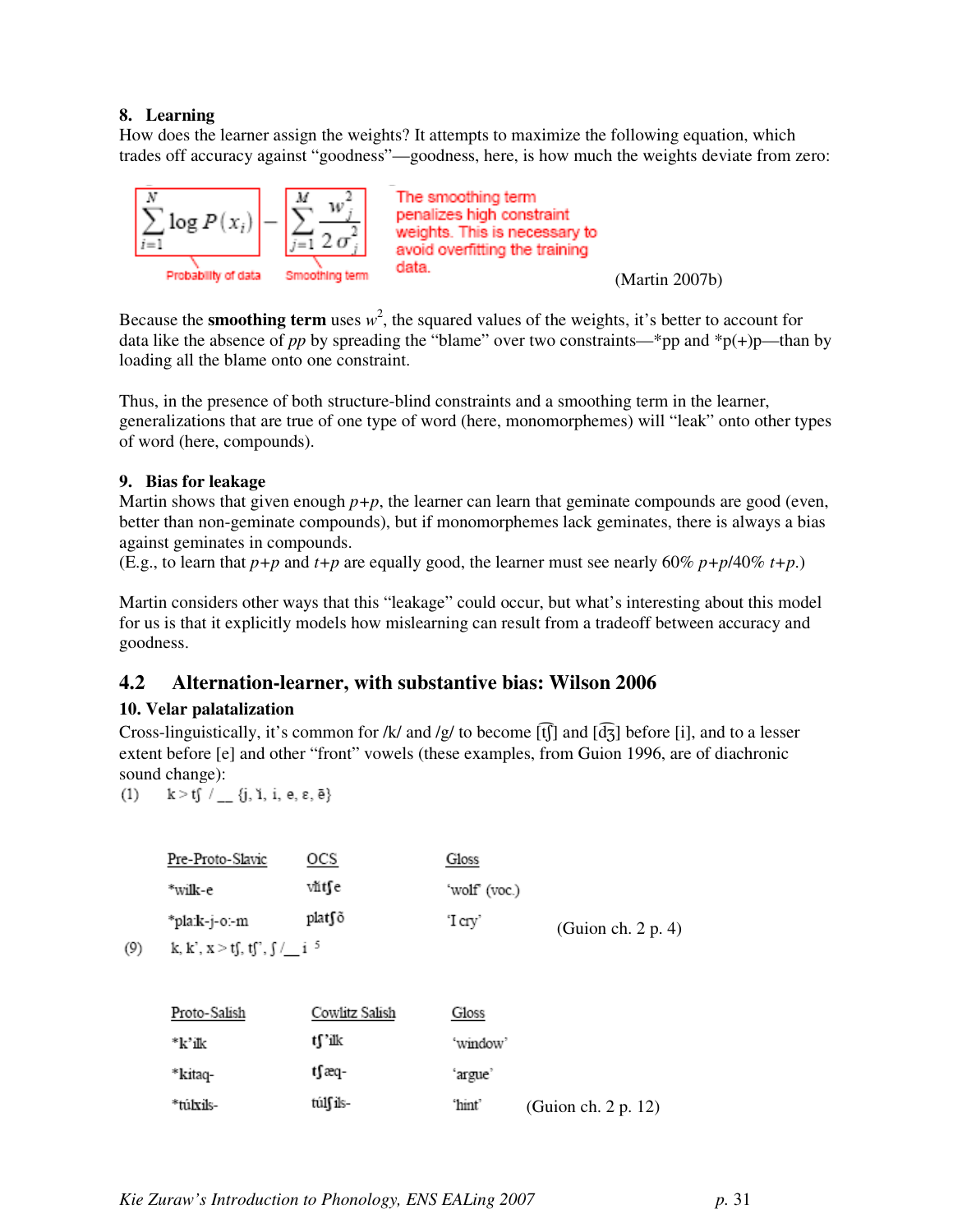#### **11. Confusability**

This is presumably because the "fronter" articulation of  $/k/$  and  $/g/$  before [i,e] creates a sound that is hard to distinguish from  $[f]/[d_3]$ , as can be seen for [i] in this confusability table from Guion 1998:<br>Confusions of velars and palatoalveolars

|                        | Response |        |      |                    |                |        |          |               |  |
|------------------------|----------|--------|------|--------------------|----------------|--------|----------|---------------|--|
| Stimulus               | [ki]     | [t͡ʃi] | [gi] | $[d\overline{3}i]$ | [ka]           | [t͡ʃa] | [ga]     | $[d\hat{3}a]$ |  |
| [ki]                   | 43       | 35     | 10   | 12                 |                |        |          |               |  |
| $[\hat{t}]\hat{i}$     | 10       | 85     | 0    | 5                  |                |        |          |               |  |
|                        | 4        | 4      | 71   | 21                 |                |        |          |               |  |
| [gi]<br>[d͡ʒi]         | 9        | 28     | 12   | 51                 |                |        |          |               |  |
|                        |          |        |      |                    | 84             | 13     | 3        | о             |  |
| [ka]<br>[t͡ʃa]         |          |        |      |                    | 10             | 87     | $\theta$ |               |  |
| [ga]                   |          |        |      |                    | 4              | 0      | 87       | 9             |  |
| $[$ d $\overline{3}a]$ |          |        |      |                    | $\overline{2}$ | 23     | 10       | 65            |  |

Note. From "The Role of Perception in the Sound Change of Velar Palatalization," by S. G. Guion, 1998, Phonetica, 55, pp. 18-52. Copyright 1998 by S. Karger AG, Basel. Adapted with permission. Wilson p. 949

(English-speaking subjects, stimuli masked by noise.)

**12. The bias: [k,g] should be more confusable before [i] than [e], and more before [e] than [a]**  Wilson devises a measure of similarity based mainly on "peak spectral frequency", fitted to Guion's confusion data that would predict intermediate status for [e]:

Maximum likelihood estimates of perceptual similarities in three vowel contexts

| $[ki]/[\widehat{t}j]$ | [ke]/[t͡ʃe] | [ka]/[t͡ʃa] | $\left[\frac{\text{gi}}{\text{g}i}\right]$ | $[ge]/[\widehat{d}$ ze] | [ga]/[d͡ʒa]  |
|-----------------------|-------------|-------------|--------------------------------------------|-------------------------|--------------|
| $9.23 - 1$            | 12.68-1     | 88.72-1     | $21.13 - 1$                                | $40.60 - 1$             | $126.93 - 1$ |

*Note.* i/j denotes  $b_j \eta_{ij}$ . Values in italics are interpolated. (Wilson p. 954)

#### **13. Wilson's artificial-language-learning experiment**

Subjects in the "High" group were taught palatalization only before [i]—Wilson predicts that they won't generalize to [e], and they didn't.

Subjects in the "Mid" group were taught palatalization only before [e]—as predicted, they generalize that the rule applies everywhere equally.



Fig. 2. Results of Experiment 1 by condition. Note. Error bars represent standard error of the mean.

(Wilson p. 966)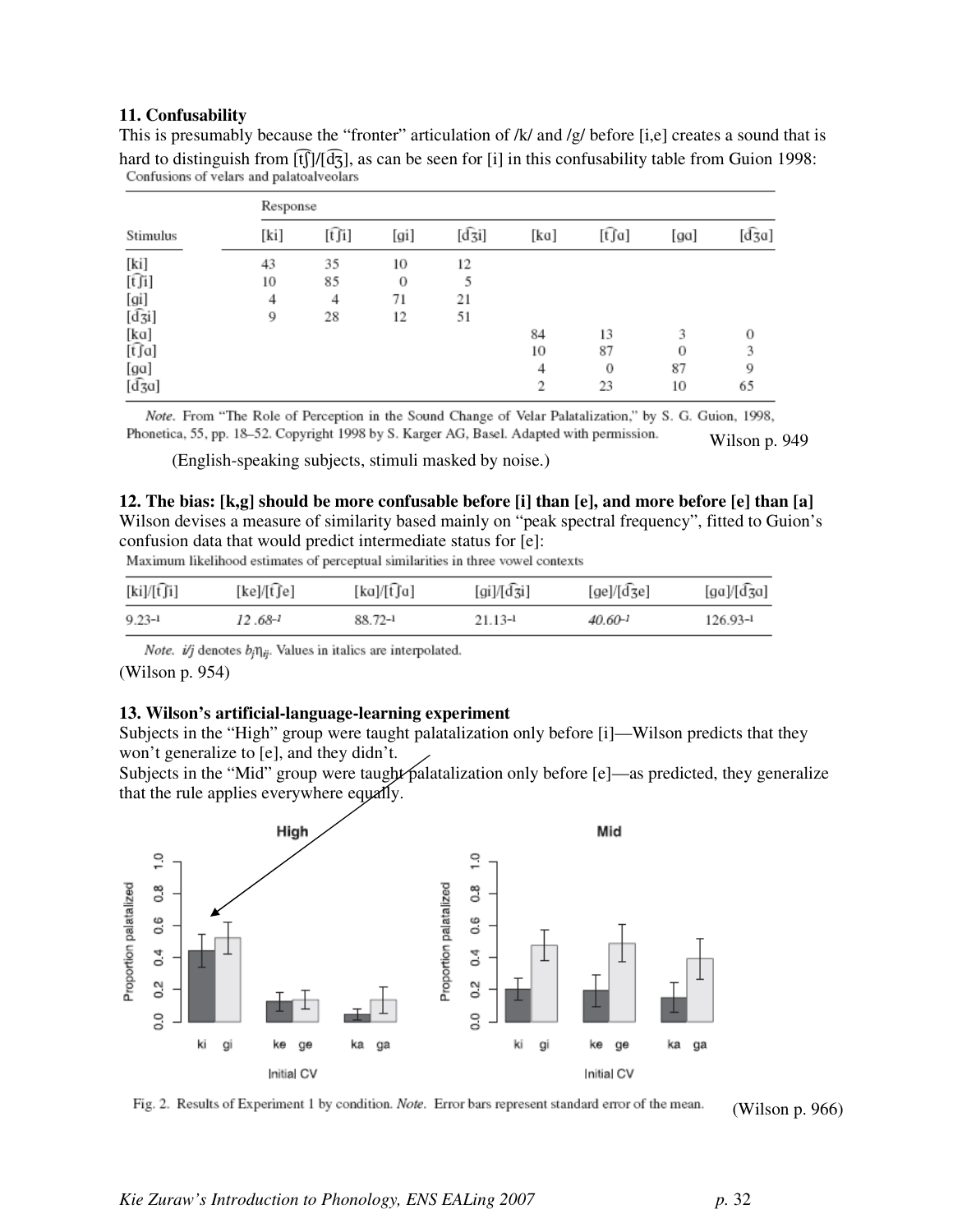#### **14. The learner**

Wilson uses the similarity values derived above to assign to each of the markedness constraints below its own **prior**  $\sigma^2$  (see equation from Martin above),<sup>12</sup> which determines how reluctant that constraint is to move from its default weight  $\mu$  (0 in all cases here).

|                               | Prior Values |              |          |            |  |  |  |
|-------------------------------|--------------|--------------|----------|------------|--|--|--|
|                               | Biased       |              | Unbiased |            |  |  |  |
| Constraint                    | μ            | $\sigma^2$   | μ        | $\sigma^2$ |  |  |  |
| *ki                           | 0.0          | $9.23 - 2$   | 0.0      | $10^{-2}$  |  |  |  |
| *ke                           | 0.0          | 12.68-2      | 0.0      | $10 - 2$   |  |  |  |
| *ka                           | 0.0          | 88.72-2      | 0.0      | $10 - 2$   |  |  |  |
| $kV_{[-low]}$                 | 0.0          | 12.68-2      | 0.0      | $10 - 2$   |  |  |  |
| $\mathrm{^{*}kV_{[ - high]}}$ | 0.0          | 88.72-2      | 0.0      | $10^{-2}$  |  |  |  |
| *kV                           | 0.0          | $88.72 - 2$  | 0.0      | $10^{-2}$  |  |  |  |
| *gi                           | 0.0          | $21.13 - 2$  | 0.0      | $10^{-2}$  |  |  |  |
| *ge                           | 0.0          | $40.60^{-2}$ | 0.0      | $10^{-2}$  |  |  |  |
| *ga                           | 0.0          | 126.93-2     | 0.0      | $10^{-2}$  |  |  |  |
| $*gV_{[-low]}$                | 0.0          | $40.60 - 2$  | 0.0      | $10 - 2$   |  |  |  |
| $*gV_{[-high]}$               | 0.0          | $126.93 - 2$ | 0.0      | $10^{-2}$  |  |  |  |
| *gV                           | 0.0          | $126.93 - 2$ | 0.0      | $10^{-2}$  |  |  |  |

Markedness constraints on palatalization

For example, it requires little data to increase the weight of  $*ki$  (big  $\sigma^2$ ), but much more data to increase the weight of \*ka.

There are also faithfulness constraints, one against changing /k/ and one against changing /g/.

The learner is similar to the one used in Martin—goodness of fit to the data is traded off against a smoothing term, which would prefer all weights to remain 0.

#### **15. Results**

 $\overline{a}$ 

For the High condition, where the subjects are essentially repeating back what they were taught, the learner does fine at matching the experimental results with or without biased priors .

But for the Mid condition, the learner matches the experimental results much more closely with biased priors:  $\searrow$ 

| Condition | Model                | All Items  | Critical Items |
|-----------|----------------------|------------|----------------|
| High      | Substantively biased | 910 (.83)  | .870(.76)      |
|           | Unbiased             | .913 (.83) | 871 (76)       |
| Mid       | Substantively biased | .859 (.74) | .758(.58)      |
|           | Unbiased             | .550(.30)  | .396(.16)      |

Correlations  $(r)$  between observed and predicted rates of palatalization in Experiment 1

*Note.* Values in parentheses are percentage variance explained  $(r^2)$ .

Wilson p. 968

<sup>&</sup>lt;sup>12</sup> "the prior  $\sigma$  of a Markedness constraint is equal to the perceptual similarity of the sounds in the greatest change that is motivated by the constraint" (p. 959)